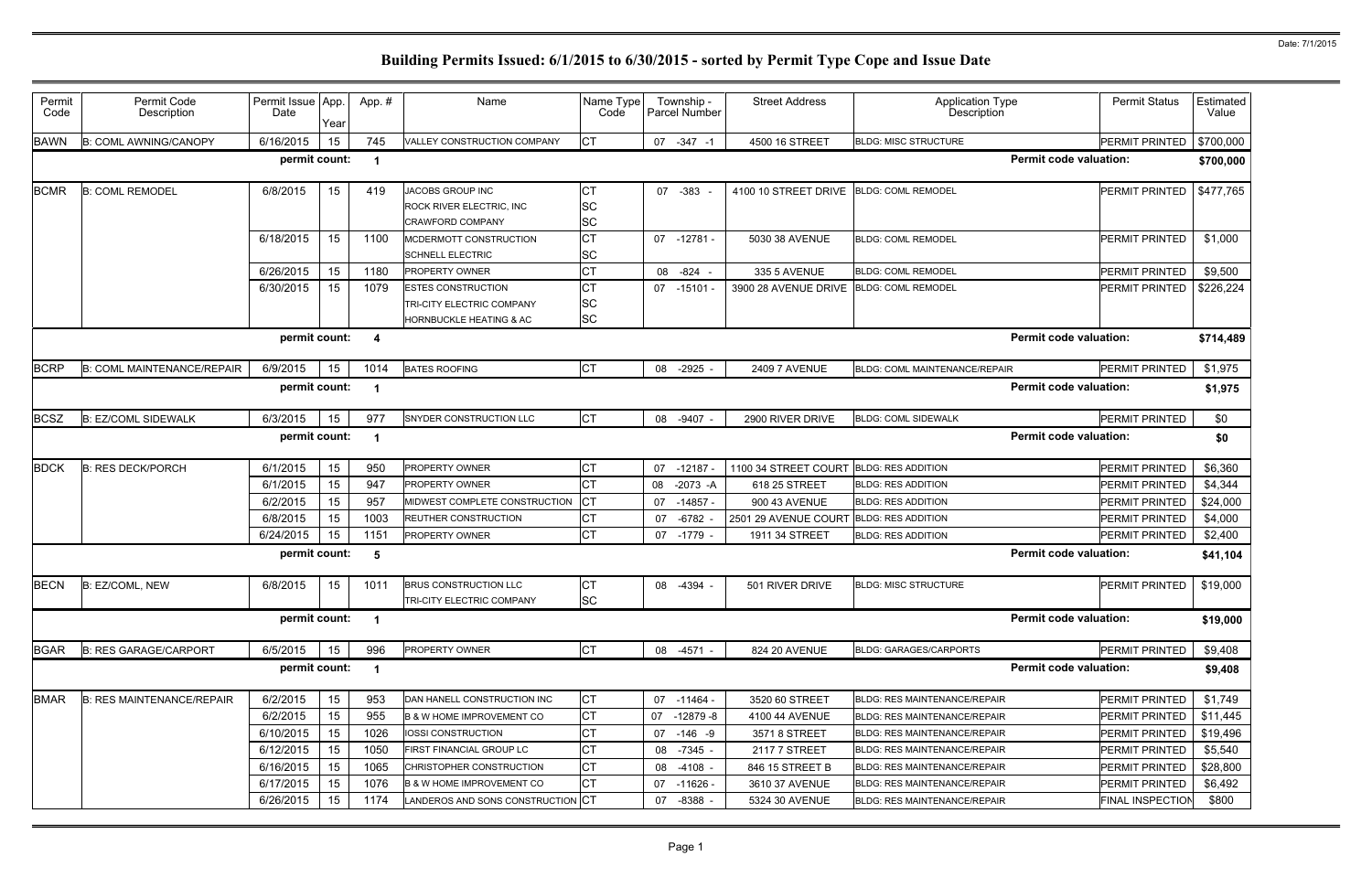| Permit<br>Code | Permit Code<br>Description       | Permit Issue App.<br>Date | Year | App.# | Name                                             | Name Type<br>Code      | Township -<br>Parcel Number | <b>Street Address</b>                  | <b>Application Type</b><br><b>Description</b>     | <b>Permit Status</b>             | Estimated<br>Value |
|----------------|----------------------------------|---------------------------|------|-------|--------------------------------------------------|------------------------|-----------------------------|----------------------------------------|---------------------------------------------------|----------------------------------|--------------------|
| <b>BMAR</b>    | <b>B: RES MAINTENANCE/REPAIR</b> | 6/26/2015                 | 15   | 1175  | SOCO ROOFING INC                                 | СT                     | $-6461 - 14$<br>08          | 3208 15 STREET A                       | <b>BLDG: RES MAINTENANCE/REPAIR</b>               | <b>PERMIT PRINTED</b>            | \$4,600            |
|                |                                  | 6/26/2015                 | 15   | 1172  | LANDEROS AND SONS CONSTRUCTION                   | <b>CT</b>              | $-7072 -$<br>08             | 1612 9 STREET                          | <b>BLDG: RES MAINTENANCE/REPAIR</b>               | <b>PERMIT PRINTED</b>            | \$4,300            |
|                |                                  | 6/30/2015                 | 15   | 1213  | BENNETT CONSTRUCTION, M J                        | СT                     | 07 -12748 -                 | 5400 17 AVENUE                         | <b>BLDG: RES MAINTENANCE/REPAIR</b>               | PERMIT PRINTED                   | \$5,956            |
|                |                                  | 6/30/2015                 | 15   | 1206  | IOSSI SIDING AND WINDOWS                         | СT                     | $-9029$<br>07               | 2205 41 STREET                         | <b>BLDG: RES MAINTENANCE/REPAIR</b>               | PERMIT PRINTED                   | \$4,410            |
|                |                                  | 6/30/2015                 | 15   | 1208  | <b>PROPERTY OWNER</b>                            | СT                     | $-5743 -$<br>08             | <b>1328 5 AVENUE</b>                   | <b>BLDG: RES MAINTENANCE/REPAIR</b>               | <b>PERMIT PRINTED</b>            | \$0                |
|                |                                  | 6/30/2015                 | 15   | 1207  | IOSSI SIDING AND WINDOWS                         | СT                     | $-8997 -$<br>08             | 2501 2 STREET                          | BLDG: RES MAINTENANCE/REPAIR                      | PERMIT PRINTED                   | \$15,489           |
|                |                                  | permit count:             |      | 13    |                                                  |                        |                             |                                        | <b>Permit code valuation:</b>                     |                                  | \$109,077          |
| <b>BRML</b>    | <b>B: RES REMODEL</b>            | 6/4/2015                  | 15   | 979   | <b>PROPERTY OWNER</b>                            | СT                     | 07<br>$-2386$ -C            | 3240 40 STREET                         | <b>BLDG: RES REMODEL</b>                          | PERMIT PRINTED                   | \$11,760           |
|                |                                  | 6/12/2015                 | 15   | 1057  | <b>IRVINE CONSTRUCTION COMPANY</b>               | <b>CT</b><br><b>SC</b> | 08<br>$-8415 - 33$          | 2315 14 AVENUE                         | <b>BLDG: RES REMODEL</b>                          | <b>PERMIT PRINTED</b>            | \$6,000            |
|                |                                  | 6/15/2015                 | 15   | 1062  | MAHIEU ELECTRIC CO INC<br><b>JKD INVESTMENTS</b> | СT                     | $-2576$ -                   | 1106 19 AVENUE                         | <b>BLDG: RES REMODEL</b>                          |                                  | \$20,000           |
|                |                                  | 6/25/2015                 | 15   | 1161  | <b>GRIFFIN CONSTRUCTION, MARK</b>                | СT                     | 08<br>$-7266$               | 5401 3 AVENUE                          | <b>BLDG: RES REMODEL</b>                          | PERMIT PRINTED<br>PERMIT PRINTED | \$30,000           |
|                |                                  | 6/25/2015                 | 15   | 1162  | <b>GRIFFIN CONSTRUCTION, MARK</b>                | <b>CT</b>              | 08<br>08<br>-7266 -         | 5403 3 AVENUE                          | <b>BLDG: RES REMODEL</b>                          | PERMIT PRINTED                   | \$30,000           |
|                |                                  | 6/29/2015                 | 15   | 1194  | HOME IMPROVEMENT INNOVATIONS                     | СT                     | 07<br>-7290 -               | 1120 46 STREET PLACE BLDG: RES REMODEL |                                                   | <b>PERMIT PRINTED</b>            | \$13,593           |
|                |                                  |                           |      |       | <b>H &amp; H ELECTRIC</b>                        | <b>SC</b>              |                             |                                        |                                                   |                                  |                    |
|                |                                  | permit count:             |      | 6     |                                                  |                        |                             |                                        | <b>Permit code valuation:</b>                     |                                  | \$111,353          |
|                |                                  |                           |      |       |                                                  |                        |                             |                                        |                                                   |                                  |                    |
| <b>BRRF</b>    | <b>B: RES ROOFING</b>            | 6/1/2015                  | 15   | 938   | <b>BATES ROOFING</b>                             | <b>CT</b>              | 07<br>$-5739 - 7$           | 1856 24 AVENUE COURT                   | <b>BLDG: RES MAINTENANCE/REPAIR</b>               | PERMIT PRINTED                   | \$4,485            |
|                |                                  | 6/1/2015                  | 15   | 936   | PETERSON CONSTRUCTION, JODY                      | <b>CT</b>              | $-6646$ -<br>07             | 3719 14 AVENUE                         | <b>BLDG: RES MAINTENANCE/REPAIR</b>               | PERMIT PRINTED                   | \$3,000            |
|                |                                  | 6/1/2015                  | 15   | 951   | DURHAM CONSTRUCTION                              | <b>CT</b>              | $-3609$<br>08               | 2303 11 STREET                         | <b>BLDG: RES MAINTENANCE/REPAIR</b>               | PERMIT PRINTED                   | \$4,320            |
|                |                                  | 6/1/2015                  | 15   | 946   | <b>SEDLOCK INC</b>                               | <b>CT</b>              | $-4162 -$<br>08             | 2111 7 STREET                          | <b>BLDG: RES MAINTENANCE/REPAIR</b>               | PERMIT PRINTED                   | \$3,750            |
|                |                                  | 6/1/2015                  | 15   | 940   | <b>FRANCO ENTERPRISES</b>                        | СT                     | $-5718 - 12$<br>08          | 1321 27 AVENUE                         | <b>BLDG: RES MAINTENANCE/REPAIR</b>               | PERMIT PRINTED                   | \$5,700            |
|                |                                  | 6/1/2015                  | 15   | 941   | <b>PROPERTY OWNER</b>                            | <b>CT</b>              | $-6817 - 8$<br>08           | 945 24 STREET                          | <b>BLDG: RES MAINTENANCE/REPAIR</b>               | PERMIT PRINTED                   | \$570              |
|                |                                  | 6/2/2015                  | 15   | 952   | DAN HANELL CONSTRUCTION INC                      | <b>CT</b>              | $-13870 -$<br>07            | 3329 39 STREET                         | <b>BLDG: RES MAINTENANCE/REPAIR</b>               | PERMIT PRINTED                   | \$2,075            |
|                |                                  | 6/2/2015                  | 15   | 954   | A+ ROOFING & SIDING CO. FORMER                   | <b>CT</b>              | $-3949 -$<br>08             | 1143 13 AVENUE                         | <b>BLDG: RES MAINTENANCE/REPAIR</b>               | PERMIT PRINTED                   | \$9,300            |
|                |                                  | 6/2/2015                  | 15   | 958   | WILSON CONSTRUCTION, LLC (BEN)                   | <b>CT</b>              | 08<br>-7537 -               | 2125 15 STREET A                       | <b>BLDG: RES MAINTENANCE/REPAIR</b>               | PERMIT PRINTED                   | \$13,965           |
|                |                                  | 6/3/2015                  | 15   | 967   | AMERICAN DREAM HOME IMPROVEMENCT                 |                        | 08 -1678 -                  | 2213 11 AVENUE A                       | BLDG: RES MAINTENANCE/REPAIR                      | PERMIT PRINTED                   | \$2,975            |
|                |                                  | 6/3/2015                  | 15   | 962   | AMERICAN DREAM HOME IMPROVEMENCT                 |                        | 08<br>$-2305 -$             | 513 17 AVENUE                          | <b>BLDG: RES MAINTENANCE/REPAIR</b>               | <b>PERMIT PRINTED</b>            | \$6,375            |
|                |                                  | 6/3/2015                  | 15   | 970   | HAAN ROOFING & CONSTRUCTION                      | СT                     | -3356 -<br>08               | 1317 27 STREET                         | <b>BLDG: RES MAINTENANCE/REPAIR</b>               | PERMIT PRINTED                   | \$6,400            |
|                |                                  | 6/3/2015                  | 15   | 966   | AMERICAN DREAM HOME IMPROVEMENCT                 |                        | -4869 - A<br>08             | 1207 11 STREET                         | <b>BLDG: RES MAINTENANCE/REPAIR</b>               | PERMIT PRINTED                   | \$6,375            |
|                |                                  | 6/3/2015                  | 15   | 965   | AMERICAN DREAM HOME IMPROVEMENCT                 |                        | 08 -6817 -24                | 1006 23 STREET                         | <b>BLDG: RES MAINTENANCE/REPAIR</b>               | PERMIT PRINTED                   | \$9,775            |
|                |                                  | 6/3/2015                  | 15   | 964   | AMERICAN DREAM HOME IMPROVEMENCT                 |                        | $-8069 -$<br>08             | 1128 13 AVENUE                         | <b>BLDG: RES MAINTENANCE/REPAIR</b>               | <b>PERMIT PRINTED</b>            | \$6,375            |
|                |                                  | 6/4/2015                  | 15   | 980   | SEDLOCK INC                                      |                        | $-3909 -$<br>08             | <b>1804 14 AVENUE</b>                  | <b>BLDG: RES MAINTENANCE/REPAIR</b>               | PERMIT PRINTED                   | \$4,000            |
|                |                                  | 6/5/2015                  | 15   | 991   | FIVE STAR HOME IMRPOVEMENT LLC                   | СT                     | $-10172 -$<br>07            | 4515 50 STREET                         | <b>BLDG: RES MAINTENANCE/REPAIR</b>               | PERMIT PRINTED                   | \$2,500            |
|                |                                  | 6/8/2015                  | 15   | 1006  | PETERSON CONSTRUCTION, JODY                      | СT                     | -13184 -20<br>07 -          |                                        | 5901 36 AVENUE COURT BLDG: RES MAINTENANCE/REPAIR | PERMIT PRINTED                   | \$10,175           |
|                |                                  | 6/8/2015                  | 15   | 1005  | PETERSON CONSTRUCTION, JODY                      | <b>CT</b>              | -13184 -8<br>07             | 5902 36 AVENUE COURT                   | <b>BLDG: RES MAINTENANCE/REPAIR</b>               | PERMIT PRINTED                   | \$11,285           |
|                |                                  | 6/9/2015                  | 15   | 1019  | MCCORMICK HOME IMPROVEMENT                       | СT                     | -5029 -<br>07               | 2630 39 AVENUE                         | <b>BLDG: RES MAINTENANCE/REPAIR</b>               | PERMIT PRINTED                   | \$3,200            |
|                |                                  | 6/10/2015                 | 15   | 1028  | AMERICAN DREAM HOME IMPROVEMENCT                 |                        | -1784 -<br>07               | 1937 34 STREET                         | <b>BLDG: RES MAINTENANCE/REPAIR</b>               | PERMIT PRINTED                   | \$13,600           |
|                |                                  | 6/10/2015                 | 15   | 1029  | AMERICAN DREAM HOME IMPROVEMENCT                 |                        | 08 -3919 -1                 | 1737 13 AVENUE                         | <b>BLDG: RES MAINTENANCE/REPAIR</b>               | PERMIT PRINTED                   | \$6,375            |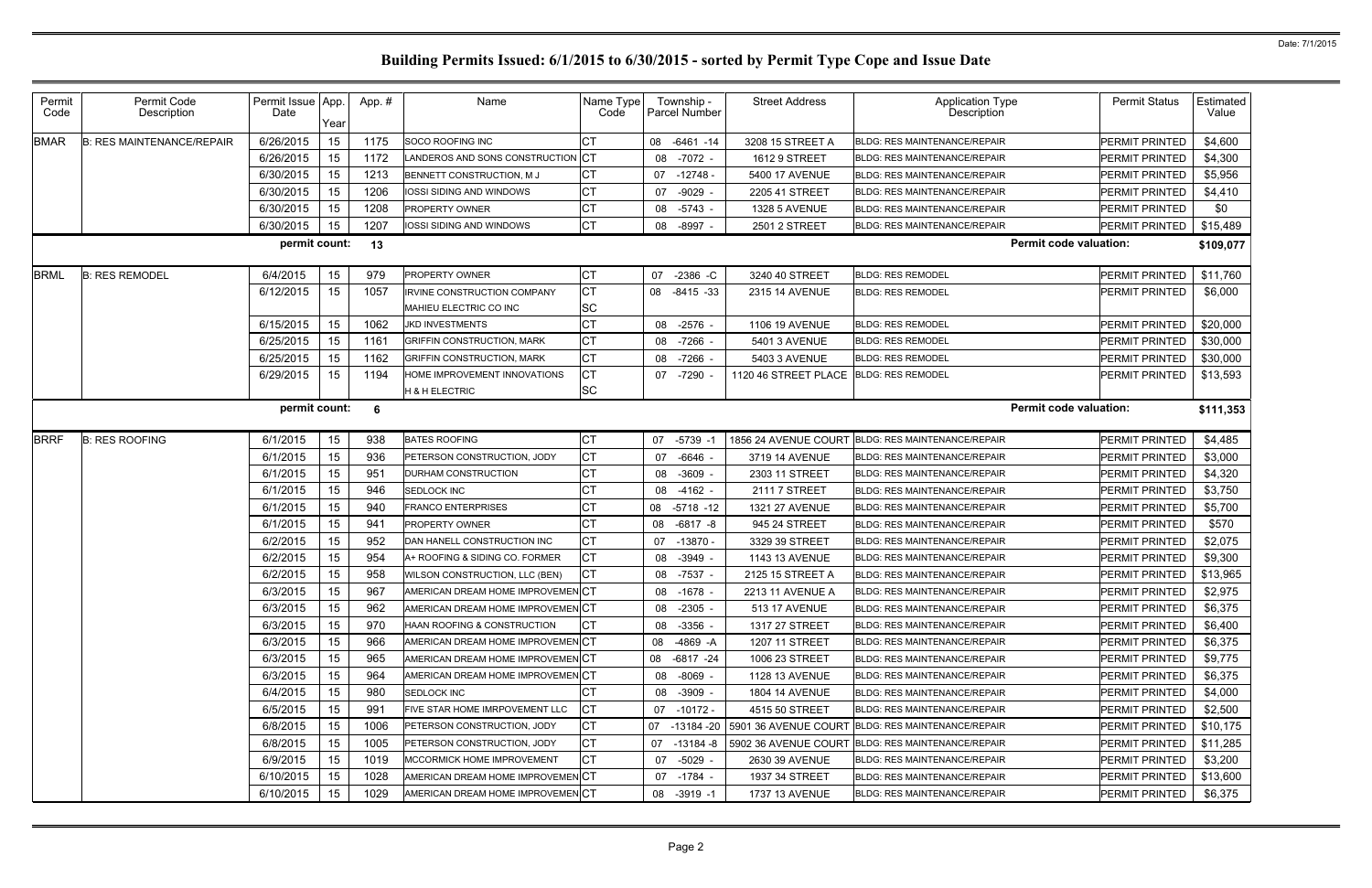| Permit<br>Code | Permit Code<br>Description | Permit Issue App.<br>Date | Year | App.# | Name                              | Name Type<br>Code | Township -<br><b>Parcel Number</b> | <b>Street Address</b> | <b>Application Type</b><br>Description            | <b>Permit Status</b>    | Estimated<br>Value |
|----------------|----------------------------|---------------------------|------|-------|-----------------------------------|-------------------|------------------------------------|-----------------------|---------------------------------------------------|-------------------------|--------------------|
| <b>BRRF</b>    | <b>B: RES ROOFING</b>      | 6/10/2015                 | 15   | 1027  | AMERICAN DREAM HOME IMPROVEMENCT  |                   | $-4900 -$<br>08                    | 920 13 AVENUE         | <b>BLDG: RES MAINTENANCE/REPAIR</b>               | PERMIT PRINTED          | \$9,775            |
|                |                            | 6/10/2015                 | 15   | 1022  | <b>R.A. CONSTRUCTION</b>          | СT                | $-6150 -$<br>08                    | 1421 26 AVENUE        | <b>BLDG: RES MAINTENANCE/REPAIR</b>               | PERMIT PRINTED          | \$4,000            |
|                |                            | 6/10/2015                 | 15   | 1030  | AMERICAN DREAM HOME IMPROVEMEN CT |                   | -928<br>08                         | 133 7 AVENUE          | <b>BLDG: RES MAINTENANCE/REPAIR</b>               | PERMIT PRINTED          | \$13,175           |
|                |                            | 6/11/2015                 | 15   | 1045  | <b>SEDLOCK INC</b>                | СT                | $-2947 -$<br>08                    | 1016 18 AVENUE        | <b>BLDG: RES MAINTENANCE/REPAIR</b>               | PERMIT PRINTED          | \$5,000            |
|                |                            | 6/11/2015                 | 15   | 1039  | MISSISSIPPI VALLEY COMPLETE CO    | <b>CT</b>         | $-4137 - 4$<br>08                  | 2616 7 STREET         | <b>BLDG: RES MAINTENANCE/REPAIR</b>               | PERMIT PRINTED          | \$16,000           |
|                |                            | 6/11/2015                 | 15   | 1040  | MISSISSIPPI VALLEY COMPLETE CO    | СT                | 08<br>$-4137 - 5$                  | 2620 7 STREET         | <b>BLDG: RES MAINTENANCE/REPAIR</b>               | PERMIT PRINTED          | \$19,000           |
|                |                            | 6/11/2015                 | 15   | 1046  | <b>SEDLOCK INC</b>                | СT                | $-6733$ -<br>08                    | 1805 24 AVENUE        | <b>BLDG: RES MAINTENANCE/REPAIR</b>               | PERMIT PRINTED          | \$3,000            |
|                |                            | 6/12/2015                 | 15   | 1048  | PROPERTY OWNER                    | <b>CT</b>         | $-1289 -$<br>08                    | 1548 15 AVENUE        | <b>BLDG: RES ADDITION</b>                         | <b>FINAL INSPECTION</b> | \$0                |
|                |                            | 6/15/2015                 | 15   | 1064  | DAN HANELL CONSTRUCTION INC       | СT                | $-6164 - 43$<br>08                 | 2619 4 STREET         | <b>BLDG: RES MAINTENANCE/REPAIR</b>               | PERMIT PRINTED          | \$3,657            |
|                |                            | 6/17/2015                 | 15   | 1077  | PROPERTY OWNER                    | СT                | $-11718 -$<br>07                   | 2821 44 STREET        | <b>BLDG: RES MAINTENANCE/REPAIR</b>               | PERMIT PRINTED          | \$2,075            |
|                |                            | 6/17/2015                 | 15   | 1090  | AMERICAN DREAM HOME IMPROVEMEN CT |                   | -7059 -<br>07                      | 3832 15 STREET C      | <b>BLDG: RES MAINTENANCE/REPAIR</b>               | PERMIT PRINTED          | \$2,975            |
|                |                            | 6/17/2015                 | 15   | 1096  | AMERICAN DREAM HOME IMPROVEMEN CT |                   | $-3041 -$<br>08                    | 316 23 AVENUE         | <b>BLDG: RES MAINTENANCE/REPAIR</b>               | PERMIT PRINTED          | \$10,625           |
|                |                            | 6/17/2015                 | 15   | 1075  | RASMUSSEN CONSTRUCTION DBA BUC CT |                   | $-4229 - 4$<br>08                  | 3220 11 AVENUE        | <b>BLDG: RES MAINTENANCE/REPAIR</b>               | FINAL INSPECTION        | \$5,000            |
|                |                            | 6/17/2015                 | 15   | 1095  | AMERICAN DREAM HOME IMPROVEMEN CT |                   | $-6699 - 54$<br>08                 | 515 29 AVENUE         | <b>BLDG: RES MAINTENANCE/REPAIR</b>               | PERMIT PRINTED          | \$5,950            |
|                |                            | 6/17/2015                 | 15   | 1097  | AMERICAN DREAM HOME IMPROVEMEN CT |                   | $-8062 -$<br>08                    | 1311 12 STREET        | <b>BLDG: RES MAINTENANCE/REPAIR</b>               | PERMIT PRINTED          | \$6,375            |
|                |                            | 6/17/2015                 | 15   | 1092  | AMERICAN DREAM HOME IMPROVEMEN CT |                   | $-8978 -$<br>08                    | 2414 2 STREET         | <b>BLDG: RES MAINTENANCE/REPAIR</b>               | PERMIT PRINTED          | \$8,500            |
|                |                            | 6/18/2015                 | 15   | 1104  | AMERICAN DREAM HOME IMPROVEMENCT  |                   | $-6699 -22$<br>08                  | 1200 29 AVENUE COURT  | <b>BLDG: RES MAINTENANCE/REPAIR</b>               | PERMIT PRINTED          | \$5,950            |
|                |                            | 6/18/2015                 | 15   | 1099  | MIDWEST COMPLETE CONSTRUCTION     | СT                | $-6871 -$<br>08                    | 2611 16 STREET        | <b>BLDG: RES MAINTENANCE/REPAIR</b>               | PERMIT PRINTED          | \$3,600            |
|                |                            | 6/19/2015                 | 15   | 1112  | QC GENERAL, INC                   | СT                | $-10390 -$<br>07                   | 3544 13 STREET        | <b>BLDG: RES MAINTENANCE/REPAIR</b>               | PERMIT PRINTED          | \$4,955            |
|                |                            | 6/19/2015                 | 15   | 1122  | QC GENERAL, INC                   | СT                | $-2180 -$<br>07                    | 2427 29 STREET        | <b>BLDG: RES MAINTENANCE/REPAIR</b>               | PERMIT PRINTED          | \$6,900            |
|                |                            | 6/19/2015                 | 15   | 1111  | FIVE STAR HOME IMRPOVEMENT LLC    | СT                | $-6376$ -<br>07                    | 1035 41 STREET        | <b>BLDG: RES MAINTENANCE/REPAIR</b>               | PERMIT PRINTED          | \$2,500            |
|                |                            | 6/19/2015                 | 15   | 1123  | QC GENERAL, INC                   | СT                | 08<br>$-3083 -$                    | 1531 28 AVENUE        | <b>BLDG: RES MAINTENANCE/REPAIR</b>               | PERMIT PRINTED          | \$8,500            |
|                |                            | 6/19/2015                 | 15   | 1117  | <b>SEDLOCK INC</b>                | СT                | $-4570 -$<br>08                    | 826 20 AVENUE         | <b>BLDG: RES MAINTENANCE/REPAIR</b>               | PERMIT PRINTED          | \$5,000            |
|                |                            | 6/19/2015                 | 15   | 1121  | QC GENERAL, INC                   | СT                | $-6857 -1$<br>08                   | 1539 26 AVENUE        | <b>BLDG: RES MAINTENANCE/REPAIR</b>               | PERMIT PRINTED          | \$4,900            |
|                |                            | 6/22/2015                 | 15   | 1130  | AMERICAN DREAM HOME IMPROVEMEN CT |                   | $-2067 -$<br>08                    | 2520 6 AVENUE         | <b>BLDG: RES MAINTENANCE/REPAIR</b>               | PERMIT PRINTED          | \$10,625           |
|                |                            | 6/22/2015                 | 15   | 1127  | QC ROOF DRS INC.                  | CТ                | $-7116 -$<br>08                    | 828 17 AVENUE         | <b>BLDG: RES MAINTENANCE/REPAIR</b>               | PERMIT PRINTED          | \$10,000           |
|                |                            | 6/22/2015                 | 15   | 1128  | PROPERTY OWNER                    | СT                | -8677 -<br>08                      | 3107 12 AVENUE        | BLDG: RES MAINTENANCE/REPAIR                      | PERMIT PRINTED          | \$4,340            |
|                |                            | 6/23/2015                 | 15   | 1147  | IOWA HOME SOLUTIONS, INC          | IСT               | 07 -1039 -                         | 1904 30 STREET        | BLDG: RES MAINTENANCE/REPAIR                      | <b>PERMIT PRINTED</b>   | \$3,030            |
|                |                            | 6/24/2015                 | 15   | 1157  | PROPERTY OWNER                    | СT                | 07 -12307 -                        | 3502 35 AVENUE        | <b>BLDG: RES MAINTENANCE/REPAIR</b>               | PERMIT PRINTED          | \$3,600            |
|                |                            | 6/24/2015                 | 15   | 1156  | ACKERLAND CONSTRUCTION, JOSHUA    | <b>ICT</b>        | $-3968 -$<br>08                    | 4118 10 AVENUE        | <b>BLDG: RES MAINTENANCE/REPAIR</b>               | PERMIT PRINTED          | \$6,236            |
|                |                            | 6/25/2015                 | 15   | 1163  | DAN HANELL CONSTRUCTION INC       | СT                | 08 -4250 -                         | 1625 25 STREET        | <b>BLDG: RES MAINTENANCE/REPAIR</b>               | <b>PERMIT PRINTED</b>   | \$1,937            |
|                |                            | 6/25/2015                 | 15   | 1159  | QC ROOF DRS INC.                  | СT                | $-8290 -$<br>08                    | <b>1925 6 AVENUE</b>  | <b>BLDG: RES MAINTENANCE/REPAIR</b>               | PERMIT PRINTED          | \$6,400            |
|                |                            | 6/26/2015                 | 15   | 1181  | ACKERLAND CONSTRUCTION, JOSHUA CT |                   | 07 -7317 -1                        |                       | 1119 46 STREET PLACE BLDG: RES MAINTENANCE/REPAIR | PERMIT PRINTED          | \$6,050            |
|                |                            | 6/26/2015                 | 15   | 1166  | <b>BATES ROOFING</b>              | CТ                | $-8517 -$<br>07                    |                       | 1802 40 STREET COURT BLDG: RES MAINTENANCE/REPAIR | PERMIT PRINTED          | \$4,820            |
|                |                            | 6/26/2015                 | 15   | 1173  | LANDEROS AND SONS CONSTRUCTION CT |                   | 08 -5781 -                         | <b>1221 7 AVENUE</b>  | <b>BLDG: RES MAINTENANCE/REPAIR</b>               | <b>FINAL INSPECTION</b> | \$1,000            |
|                |                            | 6/29/2015                 | 15   | 1188  | RASMUSSEN CONSTRUCTION DBA BUC CT |                   | 07 -1364 -                         | 2353 31 STREET A      | <b>BLDG: RES MAINTENANCE/REPAIR</b>               | PERMIT PRINTED          | \$5,000            |
|                |                            | 6/29/2015                 | 15   | 1189  | <b>FRANCO ENTERPRISES</b>         | СT                | 07 -144 -1                         | 3334 9 STREET A       | <b>BLDG: RES MAINTENANCE/REPAIR</b>               | PERMIT PRINTED          | \$5,500            |
|                |                            | 6/30/2015                 | 15   | 1203  | GREEN VALLEY CONSTRUCTION INC.    | СT                | 07<br>-1185 -                      | 1330 29 STREET        | <b>BLDG: RES MAINTENANCE/REPAIR</b>               | PERMIT PRINTED          | \$8,400            |
|                |                            | 6/30/2015                 | 15   | 1205  | IOSSI CONSTRUCTION                | СT                | 08 -5113 -                         | <b>2519 16 AVENUE</b> | <b>BLDG: RES MAINTENANCE/REPAIR</b>               | <b>PERMIT PRINTED</b>   | \$12,650           |
|                |                            | 6/30/2015                 | 15   | 1204  | GREEN VALLEY CONSTRUCTION INC.    | CT                | 08<br>-6461 -15                    | 3210 15 STREET A      | BLDG: RES MAINTENANCE/REPAIR                      | PERMIT PRINTED          | \$5,500            |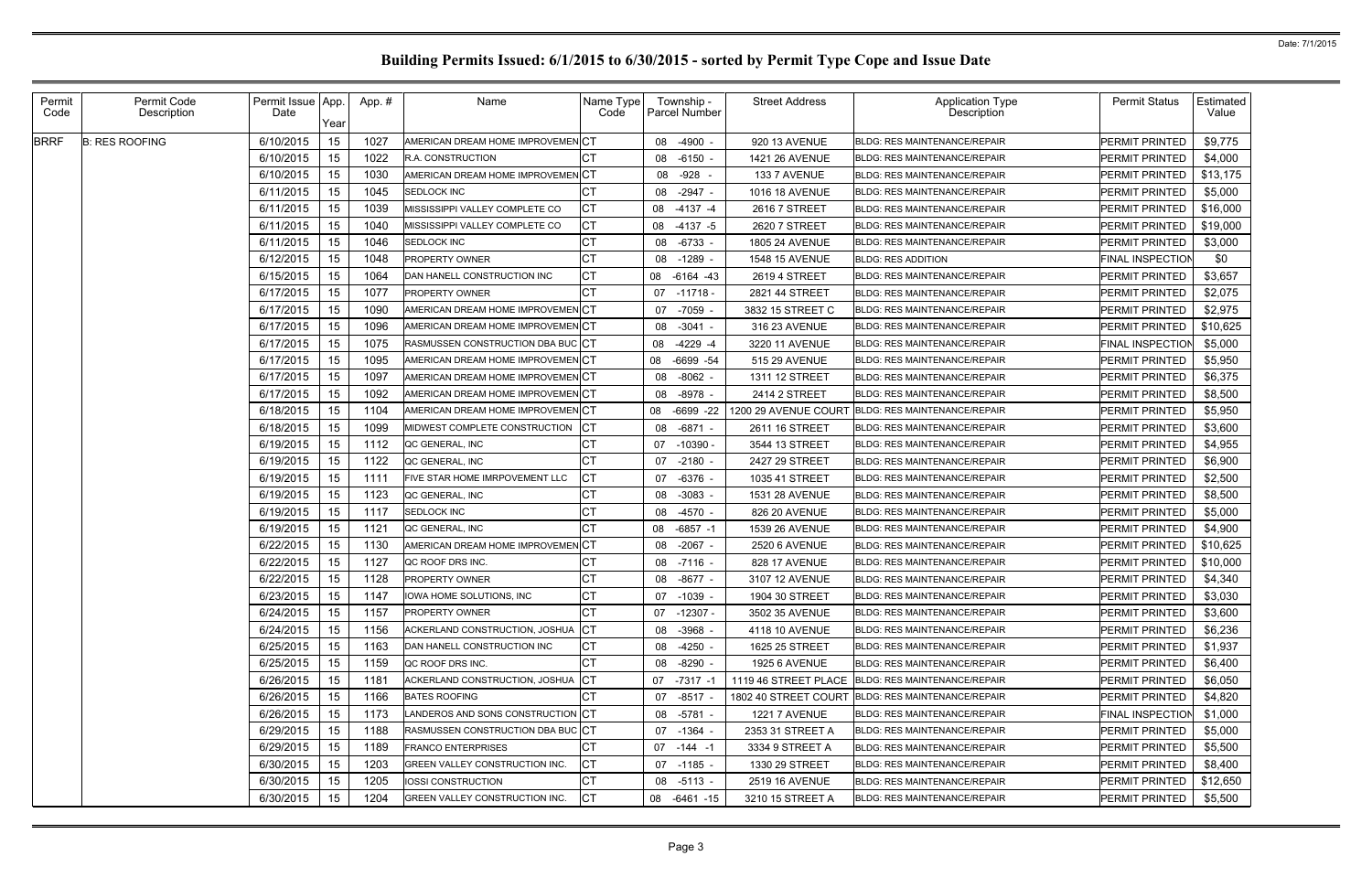| Permit<br>Code | Permit Code<br>Description        | Permit Issue App.<br>Date | Year | App.#        | Name                                 | Name Type<br>Code | Township -<br>Parcel Number | <b>Street Address</b>                    | <b>Application Type</b><br>Description       | <b>Permit Status</b>  | Estimated<br>Value |
|----------------|-----------------------------------|---------------------------|------|--------------|--------------------------------------|-------------------|-----------------------------|------------------------------------------|----------------------------------------------|-----------------------|--------------------|
|                |                                   | permit count:             |      | 62           |                                      |                   |                             |                                          | <b>Permit code valuation:</b>                |                       | \$389,075          |
| <b>BRSA</b>    | <b>B: RES ADDITION</b>            | 6/3/2015                  | 15   | 978          | RED OAK CUSTOM HOMES, INC            | <b>CT</b>         | 07 -14008 -                 | 7108 36 AVENUE A COURTBLDG: RES ADDITION |                                              | PERMIT PRINTED        | \$19,500           |
|                |                                   | permit count:             |      | -1           |                                      |                   |                             |                                          | <b>Permit code valuation:</b>                |                       | \$19,500           |
| <b>BRSD</b>    | <b>B: RES SIDING</b>              | 6/3/2015                  | 15   | 968          | AMERICAN DREAM HOME IMPROVEMENCT     |                   | 08<br>-1678                 | 2213 11 AVENUE A                         | <b>BLDG: RES MAINTENANCE/REPAIR</b>          | PERMIT PRINTED        | \$7,150            |
|                |                                   | 6/3/2015                  | 15   | 969          | MAINTENANCE AND MECHANICALS LL       | <b>CT</b>         | $-3909$ -<br>08             | <b>1804 14 AVENUE</b>                    | <b>BLDG: RES MAINTENANCE/REPAIR</b>          | PERMIT PRINTED        | \$3,800            |
|                |                                   | 6/3/2015                  | 15   | 963          | AMERICAN DREAM HOME IMPROVEMENCT     |                   | 08<br>$-6817 -24$           | 1006 23 STREET                           | <b>BLDG: RES MAINTENANCE/REPAIR</b>          | PERMIT PRINTED        | \$8,250            |
|                |                                   | 6/10/2015                 | 15   | 1034         | AMERICAN DREAM HOME IMPROVEMEN CT    |                   | $-404 -2$<br>08             | 1110 18 STREET                           | <b>BLDG: RES MAINTENANCE/REPAIR</b>          | PERMIT PRINTED        | \$10,450           |
|                |                                   | 6/10/2015                 | 15   | 1031         | AMERICAN DREAM HOME IMPROVEMEN CT    |                   | $-5031 -$<br>08             | 1706 11 STREET                           | <b>BLDG: RES MAINTENANCE/REPAIR</b>          | PERMIT PRINTED        | \$9,350            |
|                |                                   | 6/10/2015                 | 15   | 1033         | AMERICAN DREAM HOME IMPROVEMEN CT    |                   | $-5251$<br>08               | 1312 3 STREET                            | <b>BLDG: RES MAINTENANCE/REPAIR</b>          | PERMIT PRINTED        | \$7,150            |
|                |                                   | 6/10/2015                 | 15   | 1032         | AMERICAN DREAM HOME IMPROVEMEN CT    |                   | $-8004$<br>08               | 1318 12 STREET                           | <b>BLDG: RES MAINTENANCE/REPAIR</b>          | PERMIT PRINTED        | \$8,800            |
|                |                                   | 6/11/2015                 | 15   | 1039         | MISSISSIPPI VALLEY COMPLETE CO       | <b>CT</b>         | $-4137 - 4$<br>08           | 2616 7 STREET                            | <b>BLDG: RES MAINTENANCE/REPAIR</b>          | PERMIT PRINTED        | \$16,000           |
|                |                                   | 6/11/2015                 | 15   | 1040         | MISSISSIPPI VALLEY COMPLETE CO       | <b>CT</b>         | $-4137 - 5$<br>08           | 2620 7 STREET                            | <b>BLDG: RES MAINTENANCE/REPAIR</b>          | PERMIT PRINTED        | \$19,000           |
|                |                                   | 6/12/2015                 | 15   | 1058         | <b>IRVINE CONSTRUCTION COMPANY</b>   | <b>CT</b>         | $-5761$<br>07               | 1840 25 AVENUE COURT                     | <b>BLDG: RES MAINTENANCE/REPAIR</b>          | PERMIT PRINTED        | \$8,600            |
|                |                                   | 6/12/2015                 | 15   | 1050         | FIRST FINANCIAL GROUP LC             | <b>CT</b>         | 08<br>$-7345 -$             | 2117 7 STREET                            | <b>BLDG: RES MAINTENANCE/REPAIR</b>          | FINAL INSPECTION      | \$5,540            |
|                |                                   | 6/17/2015                 | 15   | 1094         | AMERICAN DREAM HOME IMPROVEMEN CT    |                   | $-6699 - 54$<br>08          | 515 29 AVENUE                            | <b>BLDG: RES MAINTENANCE/REPAIR</b>          | PERMIT PRINTED        | \$7,150            |
|                |                                   | 6/17/2015                 | 15   | 1093         | AMERICAN DREAM HOME IMPROVEMEN CT    |                   | $-8978$<br>08               | 2414 2 STREET                            | <b>BLDG: RES MAINTENANCE/REPAIR</b>          | PERMIT PRINTED        | \$8,800            |
|                |                                   | 6/30/2015                 | 15   | 1207         | IOSSI SIDING AND WINDOWS             | <b>CT</b>         | 08<br>-8997 -               | <b>2501 2 STREET</b>                     | BLDG: RES MAINTENANCE/REPAIR                 | PERMIT PRINTED        | \$15,489           |
|                |                                   | permit count:             |      | 14           |                                      |                   |                             |                                          | <b>Permit code valuation:</b>                |                       | \$135,529          |
| <b>BSMT</b>    | <b>B: RES BASEMENT WATERPROOF</b> | 6/11/2015                 | 15   | 1044         | MLDJR INC.                           | <b>CT</b>         | $-2109$ -<br>08             | 224 39 STREET                            | <b>BLDG: RES MAINTENANCE/REPAIR</b>          | <b>PERMIT PRINTED</b> | \$2,500            |
|                |                                   | permit count:             |      |              |                                      |                   |                             |                                          | <b>Permit code valuation:</b>                |                       | \$2,500            |
| <b>BSPK</b>    | <b>B: COML SPRINKLER SYSTEM</b>   | 6/4/2015                  | 15   | 981          | TRI-STATE FIRE CONTROL INC           | <b>CT</b>         | 08<br>-7560 -               | 2139 16 STREET                           | <b>BLDG: SPRINKLER SYSTEM</b>                | PERMIT PRINTED        | \$1,500            |
|                |                                   | permit count:             |      | -1           |                                      |                   |                             |                                          | <b>Permit code valuation:</b>                |                       | \$1,500            |
| <b>BSTG</b>    | <b>B: STORAGE BLDG</b>            |                           |      |              | 6/17/2015   15   1078 PROPERTY OWNER | <b>CT</b>         | 08 -9001                    | 106 24 AVENUE COURT BLDG: STORAGE SHED   |                                              | PERMIT PRINTED        | \$5,500            |
|                |                                   | permit count:             |      |              |                                      |                   |                             |                                          | <b>Permit code valuation:</b>                |                       | \$5,500            |
| <b>BTF</b>     | <b>B: COML INTERIOR FINISH</b>    | 6/12/2015                 | 15   | 1059         | HODGE CONSTRUCTION CO INC            | <b>CT</b>         | 08 -6727 -                  | 1828 23 AVENUE                           | <b>BLDG: COML INTERIOR FINISH</b>            | PERMIT PRINTED        | \$20,000           |
|                |                                   |                           |      |              | RYAN AND ASSOCIATES, INC             | <b>SC</b>         |                             |                                          |                                              |                       |                    |
|                |                                   |                           |      |              | ROCK RIVER ELECTRIC, INC             | <b>SC</b>         |                             |                                          |                                              |                       |                    |
|                |                                   | permit count:             |      | -1           |                                      |                   |                             |                                          | <b>Permit code valuation:</b>                |                       | \$20,000           |
| <b>BWC</b>     | <b>B: WRECK COMMERCIAL BLDG</b>   | 6/18/2015                 | 15   | 1101         | VALLEY CONSTRUCTION COMPANY          | <b>CT</b>         | $-8324 -$<br>08             | <b>2011 6 AVENUE</b>                     | <b>WRECK: COMMERCIAL 5+ FAMILY STRUCTURE</b> | PERMIT PRINTED        | \$56,670           |
|                |                                   | 6/23/2015                 | 15   | 1137         | VALLEY CONSTRUCTION COMPANY          | <b>CT</b>         | $-2858$ -<br>08             | 601 21 STREET                            | WRECK: COMMERCIAL 5+ FAMILY STRUCTURE        | PERMIT PRINTED        | \$90,000           |
|                |                                   | 6/23/2015                 | 15   | 1139         | VALLEY CONSTRUCTION COMPANY          | <b>CT</b>         | 08<br>-2872 -               | <b>2001 7 AVENUE</b>                     | WRECK: COMMERCIAL 5+ FAMILY STRUCTURE        | <b>PERMIT PRINTED</b> | \$30,000           |
|                |                                   | permit count:             |      | $\mathbf{3}$ |                                      |                   |                             |                                          | <b>Permit code valuation:</b>                |                       | \$176,670          |
| <b>BWKH</b>    | <b>B: WRECK HOUSE</b>             | 6/22/2015                 | 15   | 1134         | VALLEY CONSTRUCTION COMPANY          | <b>CT</b>         | 08 -2852 -                  | 511 21 STREET                            | <b>WRECK: 1 FAMILY HOUSE</b>                 | PERMIT PRINTED        | \$16,000           |
|                |                                   |                           |      |              |                                      |                   |                             |                                          |                                              |                       |                    |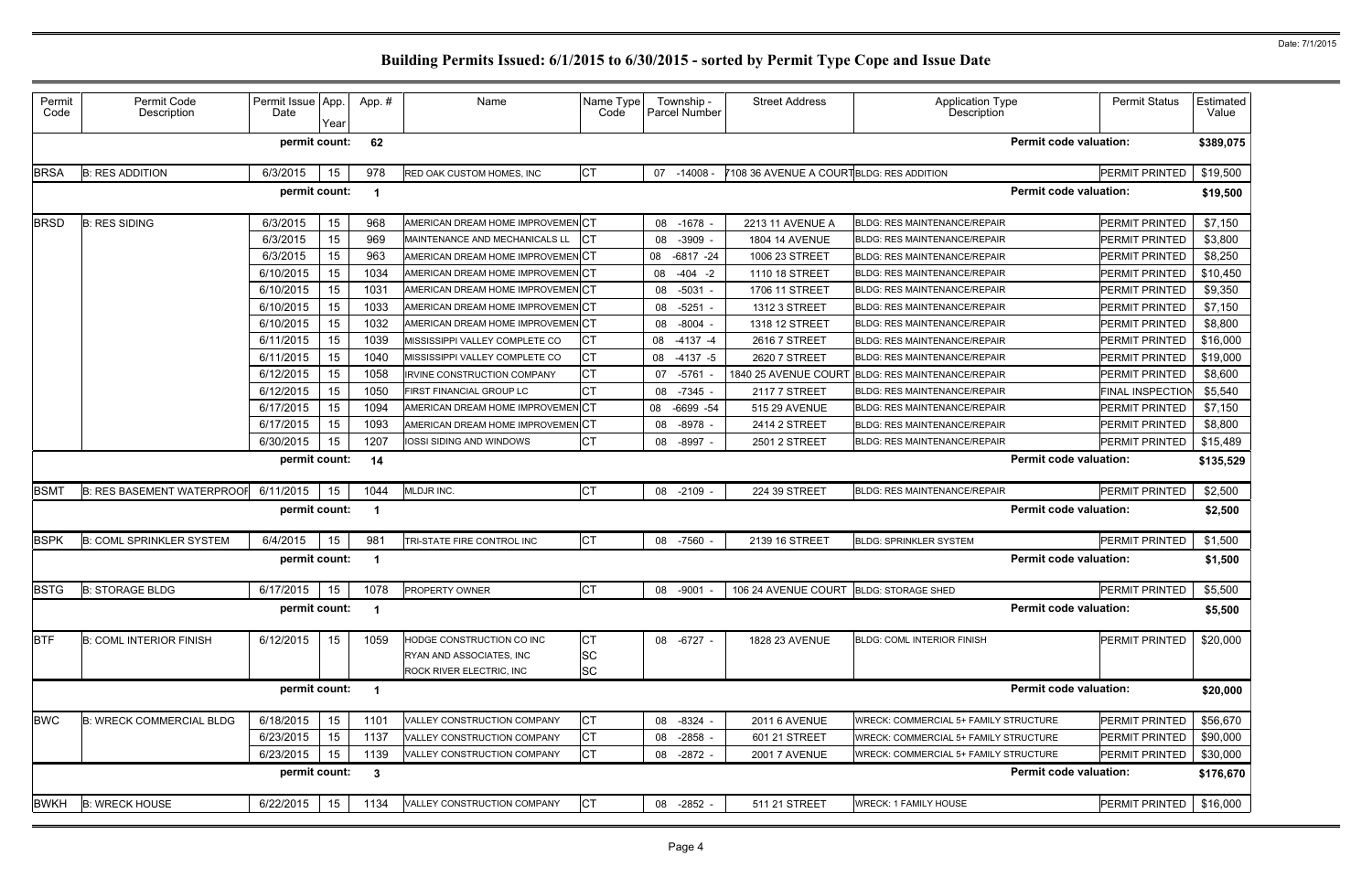| Permit<br>Code   | Permit Code<br>Description   | Permit Issue App.<br>Date | Year | App.#            | Name                                                                                 | Name Type<br>Code            |    | Township -<br>Parcel Number | <b>Street Address</b>                   | <b>Application Type</b><br><b>Description</b> | <b>Permit Status</b>    | Estimated<br>Value |
|------------------|------------------------------|---------------------------|------|------------------|--------------------------------------------------------------------------------------|------------------------------|----|-----------------------------|-----------------------------------------|-----------------------------------------------|-------------------------|--------------------|
| <b>BWKH</b>      | <b>B: WRECK HOUSE</b>        | 6/22/2015                 | 15   | 1133             | VALLEY CONSTRUCTION COMPANY                                                          | СT                           |    | 08 -2853 -                  | 507 21 STREET                           | <b>WRECK: 1 FAMILY HOUSE</b>                  | PERMIT PRINTED          | \$16,000           |
|                  |                              | 6/23/2015                 | 15   | 710              | FW PROPERTY MAINTENANCE                                                              | СT                           | 07 | $-354$ $-B$                 | 4506 27 STREET                          | <b>WRECK: ALL OTHER BUILDINGS/STRUCTURES</b>  | PERMIT PRINTED          | \$0                |
|                  |                              | 6/23/2015                 | 15   | 1138             | VALLEY CONSTRUCTION COMPANY                                                          | CT                           | 08 | $-2858 -$                   | 611 21 STREET                           | <b>WRECK: 1 FAMILY HOUSE</b>                  | PERMIT PRINTED          | \$20,000           |
|                  |                              | permit count:             |      | $\boldsymbol{4}$ |                                                                                      |                              |    |                             |                                         | <b>Permit code valuation:</b>                 |                         | \$52,000           |
| DRN <sub>1</sub> | <b>ENG: CLASS 1 DRAINAGE</b> | 6/1/2015                  | 15   | 939              | <b>OLSON CONCRETE, PERRY</b>                                                         | СT                           | 07 | -11861 -                    | 3012 36 STREET                          | <b>BLDG: RES DRIVEWAY</b>                     | <b>PERMIT PRINTED</b>   | \$0                |
|                  |                              | 6/1/2015                  | 15   | 937              | <b>ROCK HARD CONCRETE</b>                                                            | СT                           |    | 08 -9119 -                  | 1832 15 AVENUE                          | BLDG: RES DRIVEWAY & SIDEWALK                 | <b>FINAL INSPECTION</b> | \$0                |
|                  |                              | 6/3/2015                  | 15   | 960              | CROSS CONCRETE CONSTRUCTION                                                          | СT                           | 07 | $-10734$ -                  | 3522 51 STREET                          | <b>BLDG: RES DRIVEWAY</b>                     | FINAL INSPECTION        | \$0                |
|                  |                              | 6/5/2015                  | 15   | 996              | <b>PROPERTY OWNER</b>                                                                | СT                           |    | 08 -4571 -                  | 824 20 AVENUE                           | <b>BLDG: GARAGES/CARPORTS</b>                 | PERMIT PRINTED          | \$9,408            |
|                  |                              | 6/8/2015                  | 15   | 1004             | <b>KLARKOWSKI CONSTRUCTION</b>                                                       | СT                           | 07 | $-8551 -$                   | 1871 41 STREET                          | <b>BLDG: RES DRIVEWAY</b>                     | PERMIT PRINTED          | \$0                |
|                  |                              | 6/8/2015                  | 15   | 1007             | TREIBER CONSTRUCTION CO                                                              | СT                           | 08 | $-4394 -$                   | 501 RIVER DRIVE                         | BLDG: COML DRIVEWAY & SIDEWALK                | PERMIT PRINTED          | \$0                |
|                  |                              | 6/11/2015                 | 15   | 1036             | CURRY CONSTRUCTION INC, KEN                                                          | СT                           | 07 | $-10725$                    | 3445 52 STREET                          | <b>BLDG: RES DRIVEWAY</b>                     | PERMIT PRINTED          | \$0                |
|                  |                              | 6/11/2015                 | 15   | 1035             | <b>CROSS CONCRETE CONSTRUCTION</b>                                                   | СT                           | 08 | $-7322 -$                   | 211 53 STREET                           | <b>BLDG: COML DRIVEWAY &amp; SIDEWALK</b>     | PERMIT PRINTED          | \$0                |
|                  |                              | 6/18/2015                 | 15   | 1101             | VALLEY CONSTRUCTION COMPANY                                                          | СT                           | 08 | $-8324 -$                   | <b>2011 6 AVENUE</b>                    | <b>WRECK: COMMERCIAL 5+ FAMILY STRUCTURE</b>  | PERMIT PRINTED          | \$56,670           |
|                  |                              | 6/22/2015                 | 15   | 1126             | <b>CROSS CONCRETE CONSTRUCTION</b>                                                   | СT                           | 07 | $-12725$                    | 1805 55 STREET PLACE                    | <b>BLDG: RES DRIVEWAY</b>                     | PERMIT PRINTED          | \$0                |
|                  |                              | 6/22/2015                 | 15   | 1134             | VALLEY CONSTRUCTION COMPANY                                                          | СT                           | 08 | $-2852 -$                   | 511 21 STREET                           | <b>WRECK: 1 FAMILY HOUSE</b>                  | PERMIT PRINTED          | \$16,000           |
|                  |                              | 6/22/2015                 | 15   | 1133             | VALLEY CONSTRUCTION COMPANY                                                          | СT                           | 08 | $-2853 -$                   | 507 21 STREET                           | <b>WRECK: 1 FAMILY HOUSE</b>                  | PERMIT PRINTED          | \$16,000           |
|                  |                              | 6/23/2015                 | 15   | 1146             | EMERY CONSTRUCTION GROUP, INC                                                        | СT                           | 07 | $-6789$                     | 2548 29 AVENUE COURT                    | <b>BLDG: RES DRIVEWAY</b>                     | PERMIT PRINTED          | \$0                |
|                  |                              | 6/23/2015                 | 15   | 1137             | VALLEY CONSTRUCTION COMPANY                                                          | СT                           | 08 | $-2858 -$                   | 601 21 STREET                           | <b>WRECK: COMMERCIAL 5+ FAMILY STRUCTURE</b>  | PERMIT PRINTED          | \$90,000           |
|                  |                              | 6/23/2015                 | 15   | 1139             | VALLEY CONSTRUCTION COMPANY                                                          | СT                           | 08 | $-2872 -$                   | <b>2001 7 AVENUE</b>                    | <b>WRECK: COMMERCIAL 5+ FAMILY STRUCTURE</b>  | PERMIT PRINTED          | \$30,000           |
|                  |                              | 6/24/2015                 | 15   | 1155             | ENVIROMARK CORPORATION                                                               | СT                           |    | 08 -571 -1                  | 425 55 STREET                           | <b>ENG: DRAINAGE PERMIT</b>                   | PERMIT PRINTED          | \$0                |
|                  |                              | permit count:             |      | 16               |                                                                                      |                              |    |                             |                                         | <b>Permit code valuation:</b>                 |                         | \$218,078          |
| DRN <sub>2</sub> | <b>ENG: CLASS 2 DRAINAGE</b> | 6/3/2015                  | 15   | 974              | TRI-CITY BLACKTOP INC                                                                | <b>CT</b>                    |    | $07 - 77 - 3$               | 3600 23 AVENUE                          | <b>BLDG: COML DRIVEWAY</b>                    | PERMIT PRINTED          | \$0                |
|                  |                              | permit count:             |      |                  |                                                                                      |                              |    |                             |                                         | <b>Permit code valuation:</b>                 |                         | \$0                |
| EC               | E: COML ELECTRICAL           | 6/4/2015                  | 15   | 675              | CENTENNIAL CONTRACTORS OF QC<br>ROCK RIVER ELECTRIC, INC<br>JOHNSON ELECTRIC CO, K C | CТ<br><b>SC</b><br><b>SC</b> |    | 07 -13024 -                 | 2010 52 AVENUE                          | <b>BLDG: COML INTERIOR FINISH</b>             | <b>PERMIT PRINTED</b>   | \$47,000           |
|                  |                              | 6/5/2015                  | 14   | 2275             | <b>ROCK RIVER ELECTRIC, INC</b>                                                      | СT                           |    | 12 -334 -L                  | 2100 69 AVENUE                          | ELEC: SERVICE                                 | <b>PERMIT PRINTED</b>   | \$0                |
|                  |                              | 6/8/2015                  | 15   | 1009             | DAVENPORT ELECTRIC CONTRACT CO                                                       | <b>ICT</b>                   |    | 08 -4723 -                  | 3635 4 AVENUE                           | ELEC: WIRING, MISC                            | <b>FINAL INSPECTION</b> | \$0                |
|                  |                              | 6/11/2015                 | 15   | 754              | ROGELIO BENITEZ DBA RBM CONTRA                                                       | СT                           |    | 07 -14917 -                 | 3939 41 AVENUE DRIVE BLDG: COML REMODEL |                                               | PERMIT PRINTED          | \$116,965          |
|                  |                              |                           |      |                  | QC HEATING & COOLING LLC                                                             | <b>SC</b>                    |    |                             |                                         |                                               |                         |                    |
|                  |                              |                           |      |                  | HARRIS AND SONS PLUMBING INC                                                         | SC                           |    |                             |                                         |                                               |                         |                    |
|                  |                              |                           |      |                  | LOVE ELECTRIC OF THE QUAD CITI                                                       | <b>SC</b>                    |    |                             |                                         |                                               |                         |                    |
|                  |                              | 6/12/2015                 | 15   | 1061             | <b>CORE ELECTRIC LLC</b>                                                             | СT                           |    | 07 -362 -2                  | 2800 48 AVENUE                          | <b>ELEC: SERVICE</b>                          | <b>PERMIT PRINTED</b>   | \$0                |
|                  |                              | 6/12/2015                 | 15   | 419              | JACOBS GROUP INC                                                                     | СT                           |    | 07 - 383 -                  | 4100 10 STREET DRIVE BLDG: COML REMODEL |                                               | PERMIT PRINTED          | \$477,765          |
|                  |                              |                           |      |                  | <b>ROCK RIVER ELECTRIC, INC</b>                                                      | SC                           |    |                             |                                         |                                               |                         |                    |
|                  |                              |                           |      |                  | CRAWFORD COMPANY                                                                     | SC                           |    |                             |                                         |                                               |                         |                    |
|                  |                              | 6/16/2015                 | 15   | 1073             | LIGHTING MAINTENANCE INC                                                             | СT                           |    | 07 -6415 -                  | 1103 40 STREET                          | <b>ELEC: REMODEL</b>                          | PERMIT PRINTED          | \$0                |
|                  |                              | 6/19/2015                 | 15   | 1100             | MCDERMOTT CONSTRUCTION                                                               | СT                           |    | 07 -12781 -                 | 5030 38 AVENUE                          | <b>BLDG: COML REMODEL</b>                     | PERMIT PRINTED          | \$1,000            |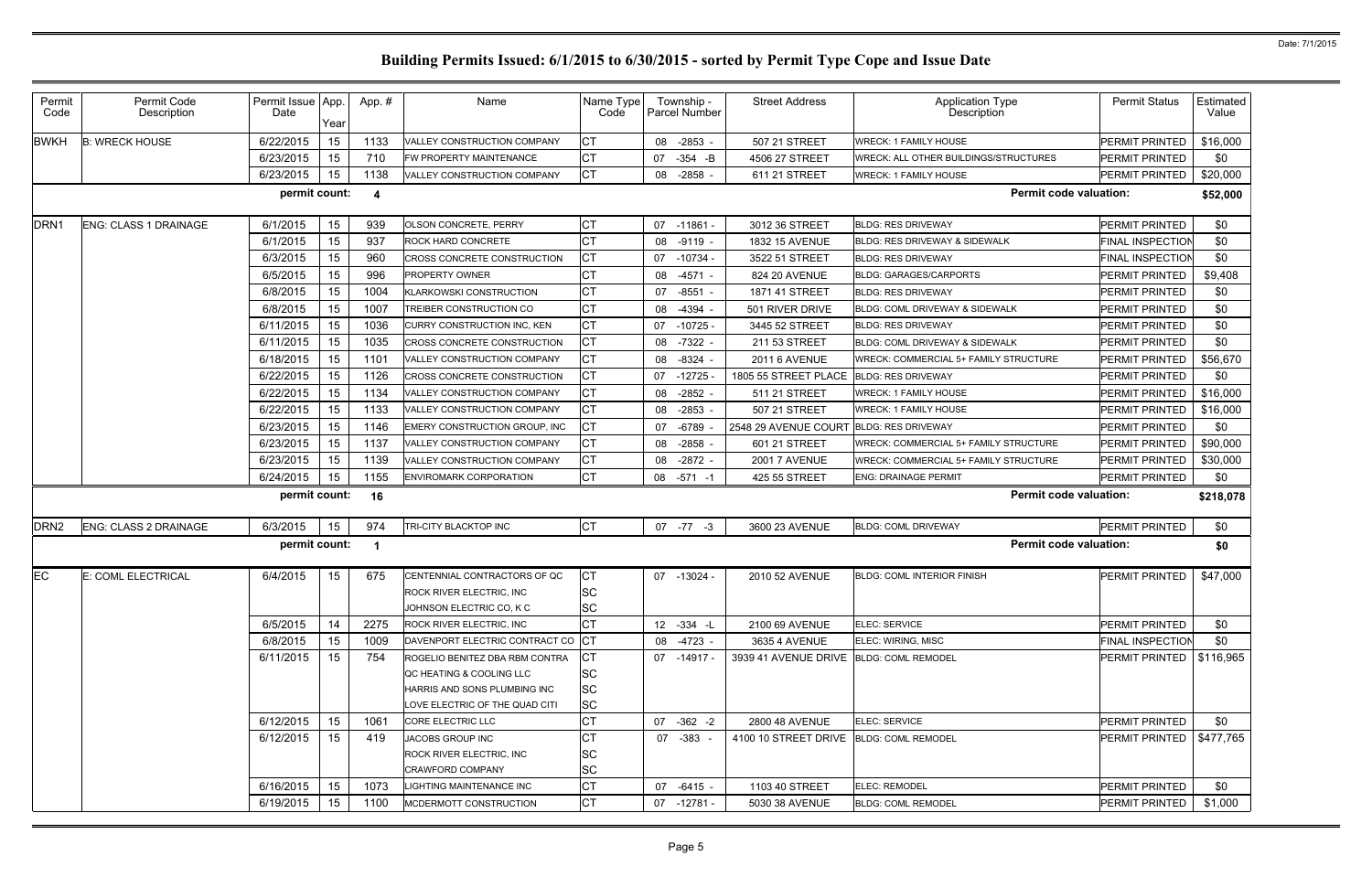| Permit<br>Code | Permit Code<br>Description | Permit Issue App.<br>Date | Year | App.#          | Name                                                                                                   | Name Type<br>Code                         |    | Township -<br>Parcel Number | <b>Street Address</b>                   | <b>Application Type</b><br>Description              | <b>Permit Status</b>  | Estimated<br>Value |
|----------------|----------------------------|---------------------------|------|----------------|--------------------------------------------------------------------------------------------------------|-------------------------------------------|----|-----------------------------|-----------------------------------------|-----------------------------------------------------|-----------------------|--------------------|
| <b>EC</b>      | E: COML ELECTRICAL         | 6/19/2015                 | 15   | 1100           | <b>SCHNELL ELECTRIC</b>                                                                                | <b>SC</b>                                 |    | 07 -12781 -                 | 5030 38 AVENUE                          | <b>BLDG: COML REMODEL</b>                           | PERMIT PRINTED        | \$1,000            |
|                |                            | 6/19/2015                 | 15   | 1119           | CORE ELECTRIC LLC                                                                                      | СT                                        | 07 | $-67$<br>$-B$               | 4213 16 AVENUE                          | <b>ELEC: SERVICE</b>                                | <b>PERMIT PRINTED</b> | \$0                |
|                |                            | 6/22/2015                 | 15   | 1131           | ROCK RIVER ELECTRIC, INC                                                                               | СT                                        |    | 08 -5552 -                  | 1224 4 AVENUE                           | ELEC: TEMPORARY SERVICE                             | PERMIT PRINTED        | \$0                |
|                |                            | 6/22/2015                 | 15   | 1059           | HODGE CONSTRUCTION CO INC                                                                              | СT                                        |    | 08 -6727 -                  | 1828 23 AVENUE                          | <b>BLDG: COML INTERIOR FINISH</b>                   | PERMIT PRINTED        | \$20,000           |
|                |                            |                           |      |                | RYAN AND ASSOCIATES, INC                                                                               | <b>SC</b>                                 |    |                             |                                         |                                                     |                       |                    |
|                |                            |                           |      |                | ROCK RIVER ELECTRIC, INC                                                                               | <b>SC</b>                                 |    |                             |                                         |                                                     |                       |                    |
|                |                            | 6/29/2015                 | 15   | 675            | CENTENNIAL CONTRACTORS OF QC                                                                           | СT                                        |    | 07 -13024 -                 | 2010 52 AVENUE                          | <b>BLDG: COML INTERIOR FINISH</b>                   | <b>PERMIT PRINTED</b> | \$47,000           |
|                |                            |                           |      |                | <b>ROCK RIVER ELECTRIC, INC</b>                                                                        | <b>SC</b>                                 |    |                             |                                         |                                                     |                       |                    |
|                |                            |                           |      |                | JOHNSON ELECTRIC CO, K C                                                                               | <b>SC</b>                                 |    |                             |                                         |                                                     |                       |                    |
|                |                            | 6/29/2015                 | 15   | 1187           | CORE ELECTRIC LLC                                                                                      | СT                                        | 08 | $-220 - 3$                  | 3033 1/2 7 STREET                       | <b>ELEC: SERVICE</b>                                | <b>PERMIT PRINTED</b> | \$0                |
|                |                            | 6/30/2015                 | 15   | 1079           | <b>ESTES CONSTRUCTION</b>                                                                              | СT                                        |    | 07 -15101 -                 | 3900 28 AVENUE DRIVE BLDG: COML REMODEL |                                                     | PERMIT PRINTED        | \$226,224          |
|                |                            |                           |      |                | TRI-CITY ELECTRIC COMPANY                                                                              | <b>SC</b>                                 |    |                             |                                         |                                                     |                       |                    |
|                |                            |                           |      |                | <b>HORNBUCKLE HEATING &amp; AC</b>                                                                     | <b>SC</b>                                 |    |                             |                                         |                                                     |                       |                    |
|                |                            | 6/30/2015                 | 15   | 1212           | LIGHTING MAINTENANCE INC                                                                               | <b>CT</b>                                 |    | 07 -7759 -1                 | 4101 41 STREET                          | ELEC: COMMERCIAL, NEW                               | PERMIT PRINTED        | \$0                |
|                |                            | permit count:             |      | 15             |                                                                                                        |                                           |    |                             |                                         | <b>Permit code valuation:</b>                       |                       | \$935,954          |
| <b>EINV</b>    | E: RES INVESTIGATION       | 6/16/2015                 | 15   | 1067           | PIKUZA ELECTRIC INC                                                                                    | Iст                                       |    | 08 -7749 -                  | 556 24 AVENUE                           | <b>INVESTIGATION</b>                                | PERMIT PRINTED        | \$0                |
|                |                            | permit count:             |      | -1             |                                                                                                        |                                           |    |                             |                                         | <b>Permit code valuation:</b>                       |                       | \$0                |
| <b>EM</b>      | ZE: ELECTRICAL (MAIL-IN)   | 6/5/2015                  |      | 2736           | <b>WEITZ SIGN CO</b><br><b>URIAH ELECTRIC</b>                                                          | СT                                        |    | 08 -178 -                   | 1998 1 STREET A                         | <b>BLDG: SIGN</b>                                   | PERMIT PRINTED        | \$4,400            |
|                |                            | 6/5/2015                  | 99   | 2073           | KALE COMPANIES INC                                                                                     | SC<br>СT                                  |    | 08 -178                     | 1990 1 STREET A                         | <b>ELEC: REMODEL</b>                                | PERMIT PRINTED        | \$0                |
|                |                            |                           |      |                |                                                                                                        |                                           |    |                             |                                         |                                                     |                       |                    |
|                |                            | permit count:             |      | $\overline{2}$ |                                                                                                        |                                           |    |                             |                                         | <b>Permit code valuation:</b>                       |                       | \$4,400            |
| <b>ENA</b>     | <b>B: RES SIDEWALK</b>     | 6/1/2015                  | 15   | 937            | ROCK HARD CONCRETE                                                                                     | СT                                        |    | 08 -9119 -                  | 1832 15 AVENUE                          | BLDG: RES DRIVEWAY & SIDEWALK                       | PERMIT PRINTED        | \$0                |
|                |                            | 6/3/2015                  | 15   | 932            | CROSS CONCRETE CONSTRUCTION                                                                            | <b>CT</b>                                 | 07 | $-14234$                    | 1802 56 STREET COURT                    | <b>BLDG: RES DRIVEWAY</b>                           | PERMIT PRINTED        | \$0                |
|                |                            | 6/10/2015                 | 15   | 303            | DEFINITIVE BUILDERS INC                                                                                | СT                                        |    | 07 -14812 -                 | 7322 35 AVENUE                          | BLDG:RES/NEW, SINGLE FAMILY DETACHED                | PERMIT PRINTED        | \$232,270          |
|                |                            |                           |      |                | PETERSON PLUMBING AND HEATING                                                                          | <b>SC</b>                                 |    |                             |                                         |                                                     |                       |                    |
|                |                            |                           |      |                | <b>QUINN ELECTRIC</b>                                                                                  | <b>SC</b>                                 |    |                             |                                         |                                                     |                       |                    |
|                |                            |                           |      |                | BRADY COMPANY, J L                                                                                     | SC                                        |    |                             |                                         |                                                     |                       |                    |
|                |                            |                           |      |                | <b>TRAPKUS BUILD</b>                                                                                   | <b>SC</b>                                 |    |                             |                                         |                                                     |                       |                    |
|                |                            | 6/16/2015                 | 15   | 1068           | OLSON CONCRETE, PERRY                                                                                  | <b>CT</b>                                 |    | 08 -7619 -                  | 1416 28 AVENUE                          | <b>BLDG: RES SIDEWALK</b>                           | PERMIT PRINTED        | \$1,000            |
|                |                            | 6/19/2015                 | 15   | 1124           | <b>KE FLATWORK INC</b>                                                                                 | <b>CT</b>                                 | 07 | -15028 -                    |                                         | 6024 34 AVENUE A COURTBLDG: RES DRIVEWAY & SIDEWALK | <b>PERMIT PRINTED</b> | \$0                |
|                |                            | permit count:             |      | 5              |                                                                                                        |                                           |    |                             |                                         | <b>Permit code valuation:</b>                       |                       | \$233,270          |
| <b>ENB</b>     | <b>B: RES DRIVEWAY</b>     | 6/3/2015                  | 15   | 960            | <b>CROSS CONCRETE CONSTRUCTION</b>                                                                     | СT                                        |    | 07 -10734 -                 | 3522 51 STREET                          | <b>BLDG: RES DRIVEWAY</b>                           | PERMIT PRINTED        | \$0                |
|                |                            | 6/8/2015                  | 15   | 1004           | <b>KLARKOWSKI CONSTRUCTION</b>                                                                         | СT                                        |    | 07 -8551 -                  | 1871 41 STREET                          | <b>BLDG: RES DRIVEWAY</b>                           | PERMIT PRINTED        | \$0                |
|                |                            | 6/10/2015                 | 15   | 303            | DEFINITIVE BUILDERS INC<br>PETERSON PLUMBING AND HEATING<br><b>QUINN ELECTRIC</b><br>BRADY COMPANY, JL | СT<br><b>SC</b><br><b>SC</b><br><b>SC</b> |    | 07 -14812 -                 | 7322 35 AVENUE                          | BLDG:RES/NEW, SINGLE FAMILY DETACHED                | PERMIT PRINTED        | \$232,270          |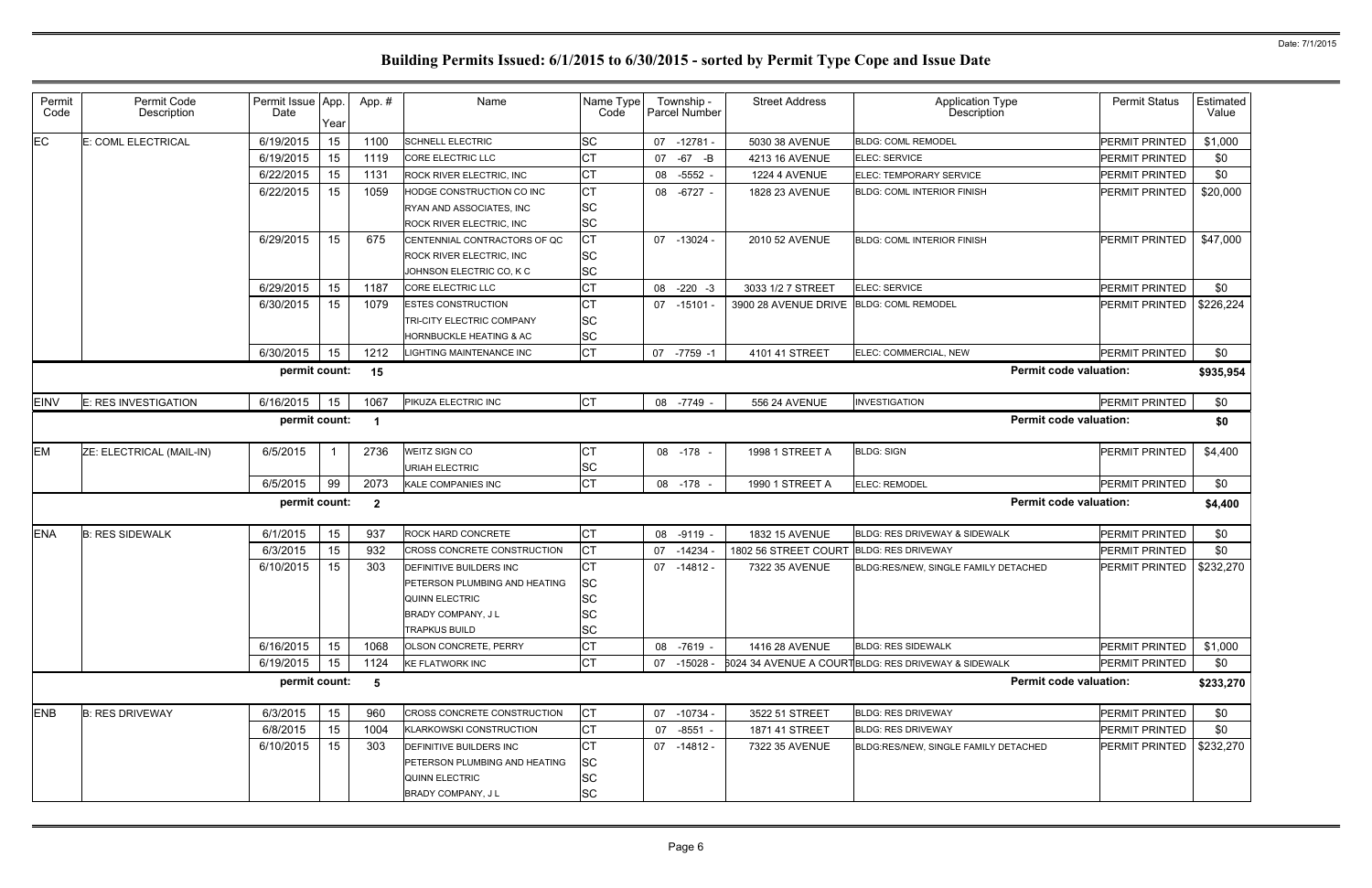| Permit<br>Code | Permit Code<br>Description | Permit Issue App.<br>Date | Year | App.#        | Name                                             | Name Type<br>Code      |    | Township -<br><b>Parcel Number</b> | <b>Street Address</b>                   | <b>Application Type</b><br>Description              | <b>Permit Status</b>    | Estimated<br>Value |
|----------------|----------------------------|---------------------------|------|--------------|--------------------------------------------------|------------------------|----|------------------------------------|-----------------------------------------|-----------------------------------------------------|-------------------------|--------------------|
| <b>ENB</b>     | <b>B: RES DRIVEWAY</b>     | 6/10/2015                 | 15   | 303          | <b>TRAPKUS BUILD</b>                             | <b>SC</b>              | 07 | -14812 -                           | 7322 35 AVENUE                          | BLDG:RES/NEW, SINGLE FAMILY DETACHED                | PERMIT PRINTED          | \$232,270          |
|                |                            | 6/11/2015                 | 15   | 1036         | <b>CURRY CONSTRUCTION INC. KEN</b>               | <b>CT</b>              | 07 | -10725 -                           | 3445 52 STREET                          | <b>BLDG: RES DRIVEWAY</b>                           | PERMIT PRINTED          | \$0                |
|                |                            | 6/19/2015                 | 15   | 1124         | <b>KE FLATWORK INC</b>                           | <b>CT</b>              | 07 | $-15028 -$                         |                                         | 6024 34 AVENUE A COURTBLDG: RES DRIVEWAY & SIDEWALK | <b>PERMIT PRINTED</b>   | \$0                |
|                |                            | 6/22/2015                 | 15   | 1126         | CROSS CONCRETE CONSTRUCTION                      | <b>CT</b>              | 07 | $-12725$                           | 1805 55 STREET PLACE                    | <b>BLDG: RES DRIVEWAY</b>                           | FINAL INSPECTION        | \$0                |
|                |                            | 6/23/2015                 | 15   | 1146         | EMERY CONSTRUCTION GROUP, INC                    | СT                     | 07 | -6789                              | 2548 29 AVENUE COURT BLDG: RES DRIVEWAY |                                                     | PERMIT PRINTED          | \$0                |
|                |                            | 6/23/2015                 | 15   | 1141         | EMERY CONSTRUCTION GROUP, INC                    | <b>CT</b>              | 07 | $-8559$                            | 1816 38 STREET                          | <b>BLDG: RES DRIVEWAY</b>                           | PERMIT PRINTED          | \$0                |
|                |                            | permit count:             |      | 8            |                                                  |                        |    |                                    |                                         | <b>Permit code valuation:</b>                       |                         | \$232,270          |
| <b>ENC</b>     | <b>B: COML SIDEWALK</b>    | 6/8/2015                  | 15   | 1007         | TREIBER CONSTRUCTION CO                          | CT                     | 08 | $-4394$                            | 501 RIVER DRIVE                         | BLDG: COML DRIVEWAY & SIDEWALK                      | <b>PERMIT PRINTED</b>   | \$0                |
|                |                            | 6/11/2015                 | 15   | 1035         | CROSS CONCRETE CONSTRUCTION                      | <b>CT</b>              | 08 | -7322 -                            | 211 53 STREET                           | <b>BLDG: COML DRIVEWAY &amp; SIDEWALK</b>           | PERMIT PRINTED          | \$0                |
|                |                            | permit count:             |      | $\mathbf{2}$ |                                                  |                        |    |                                    |                                         | <b>Permit code valuation:</b>                       |                         | \$0                |
| <b>END</b>     | <b>B: COML DRIVEWAY</b>    | 6/24/2015                 | 15   | 1158         | VALLEY CONSTRUCTION COMPANY                      | <b>CT</b>              |    | 08 -824                            | 335 5 AVENUE                            | <b>BLDG: COML DRIVEWAY</b>                          | <b>PERMIT PRINTED</b>   | \$4,000            |
|                |                            | permit count:             |      | -1           |                                                  |                        |    |                                    |                                         | <b>Permit code valuation:</b>                       |                         | \$4,000            |
| <b>ENE</b>     | <b>ENG: EXCAVATION</b>     | 6/10/2015                 | 15   |              | 10000005 CARTER CHRISLYNN CORPORATION            | <b>CT</b>              | 08 | -7562 -                            | 1326 25 AVENUE                          | <b>ENG: STREET USE</b>                              | PERMIT PRINTED          | \$0                |
|                |                            | 6/12/2015                 | 15   |              | 10000006 VALLEY CONSTRUCTION COMPANY             | <b>CT</b>              | 08 | $-2852$                            | 511 21 STREET                           | <b>ENG: STREET USE</b>                              | <b>PERMIT PRINTED</b>   | \$0                |
|                |                            | 6/12/2015                 | 15   |              | 10000008 VALLEY CONSTRUCTION COMPANY             | <b>CT</b>              | 08 | $-2853$                            | 507 21 STREET                           | <b>ENG: STREET USE</b>                              | <b>PERMIT PRINTED</b>   | \$0                |
|                |                            | 6/12/2015                 | 15   |              | 10000010 VALLEY CONSTRUCTION COMPANY             | CT                     | 08 | $-2858$                            | 601 21 STREET                           | <b>ENG: STREET USE</b>                              | <b>PERMIT PRINTED</b>   | \$0                |
|                |                            | 6/12/2015                 | 15   |              | 10000007 VALLEY CONSTRUCTION COMPANY             | CT                     | 08 | $-2858$ -                          | 611 21 STREET                           | <b>ENG: STREET USE</b>                              | <b>PERMIT PRINTED</b>   | \$0                |
|                |                            | 6/12/2015                 | 15   |              | 10000009 VALLEY CONSTRUCTION COMPANY             | <b>CT</b>              | 08 | $-2872 -$                          | <b>2001 7 AVENUE</b>                    | <b>ENG: STREET USE</b>                              | <b>PERMIT PRINTED</b>   | \$0                |
|                |                            | 6/12/2015                 | 15   |              | 10000011 VALLEY CONSTRUCTION COMPANY             | <b>CT</b>              | 08 | $-8324 -$                          | <b>2011 6 AVENUE</b>                    | <b>ENG: STREET USE</b>                              | <b>PERMIT PRINTED</b>   | \$0                |
|                |                            | permit count:             |      | -7           |                                                  |                        |    |                                    |                                         | <b>Permit code valuation:</b>                       |                         | \$0                |
| ER             | <b>E: RES ELECTRICAL</b>   | 6/1/2015                  | 15   | 948          | ELECTRIC DOCTOR SERVICE LLC                      | СT                     | 07 | -14218 -                           | 5509 18 AVENUE COURT                    | ELEC: WIRING, MISC                                  | PERMIT PRINTED          | \$0                |
|                |                            | 6/4/2015                  | 13   | 2582         | <b>TAYLOR GARAGES INC</b>                        | <b>CT</b>              |    | 07 -11861 -                        | 3012 36 STREET                          | <b>BLDG: GARAGES/CARPORTS</b>                       | FINAL INSPECTION        | \$18,000           |
|                |                            |                           |      |              | THADDEUS H ELECTRIC INC                          | <b>SC</b>              |    |                                    |                                         |                                                     |                         |                    |
|                |                            | 6/8/2015                  | 15   | 996          | PROPERTY OWNER                                   | <b>CT</b>              |    | 08 -4571 -                         | 824 20 AVENUE                           | <b>BLDG: GARAGES/CARPORTS</b>                       | PERMIT PRINTED          | \$9,408            |
|                |                            | 6/8/2015                  | 15   | 1010         | TRI-CITY ELECTRIC COMPANY                        | СT                     |    | 08 -5099 -                         | 709 25 AVENUE                           | <b>ELEC: SERVICE</b>                                | <b>PERMIT PRINTED</b>   | \$0                |
|                |                            | 6/8/2015                  | 15   | 1008         | <b>G &amp; A ELECTRIC</b>                        | СT                     |    | 08 -548 -                          | <b>2415 4 AVENUE</b>                    | <b>ELEC: REPAIR</b>                                 | <b>FINAL INSPECTION</b> | \$0                |
|                |                            | 6/10/2015                 | 15   | 1025         | MAHIEU ELECTRIC CO INC                           | СT                     |    | 07 -6425 -                         | 1138 39 STREET                          | ELEC: WIRING, MISC                                  | PERMIT PRINTED          | \$0                |
|                |                            | 6/10/2015                 | 15   | 737          | COUSSENS INC, J D<br>MAHIEU ELECTRIC CO INC      | СT<br><b>SC</b>        |    | 08 -5259 -                         | 1227 3 STREET A                         | <b>BLDG: GARAGES/CARPORTS</b>                       | PERMIT PRINTED          | \$58,500           |
|                |                            | 6/12/2015                 | 15   | 682          | COUNTRYSIDE POOL & SPA                           | CT                     |    | 07 -9485 -                         | 3411 50 STREET                          | <b>BLDG: SWIMMING POOL</b>                          | <b>PERMIT PRINTED</b>   | \$24,000           |
|                |                            |                           |      |              | AMERICAN ELECTRIC INC                            | <b>SC</b>              |    |                                    |                                         |                                                     |                         |                    |
|                |                            |                           |      |              | AMERICAN ELECTRIC INC                            | СT                     |    |                                    |                                         |                                                     |                         |                    |
|                |                            | 6/16/2015                 | 15   | 408          | WEIMER BUILDING & REMODELING<br>TRINITY ELECTRIC | <b>CT</b><br><b>SC</b> |    | 08 -1000 -                         | 622 RAILROAD AVENUE BLDG: RES REMODEL   |                                                     | PERMIT PRINTED          | \$13,500           |
|                |                            | 6/18/2015                 | 15   | 695          | <b>GOOD GUYS CONSTRUCTION</b>                    | <b>CT</b>              |    | 07 -11947 -                        | 2613 45 STREET                          | <b>BLDG: RES ADDITION</b>                           | <b>PERMIT PRINTED</b>   | \$18,000           |
|                |                            |                           |      |              | <b>BLACKHAWK ELECTRIC ENTERPRISES</b>            | <b>SC</b>              |    |                                    |                                         |                                                     |                         |                    |
|                |                            |                           |      |              | JOHNSON HEATING & A/C INC                        | <b>SC</b>              |    |                                    |                                         |                                                     |                         |                    |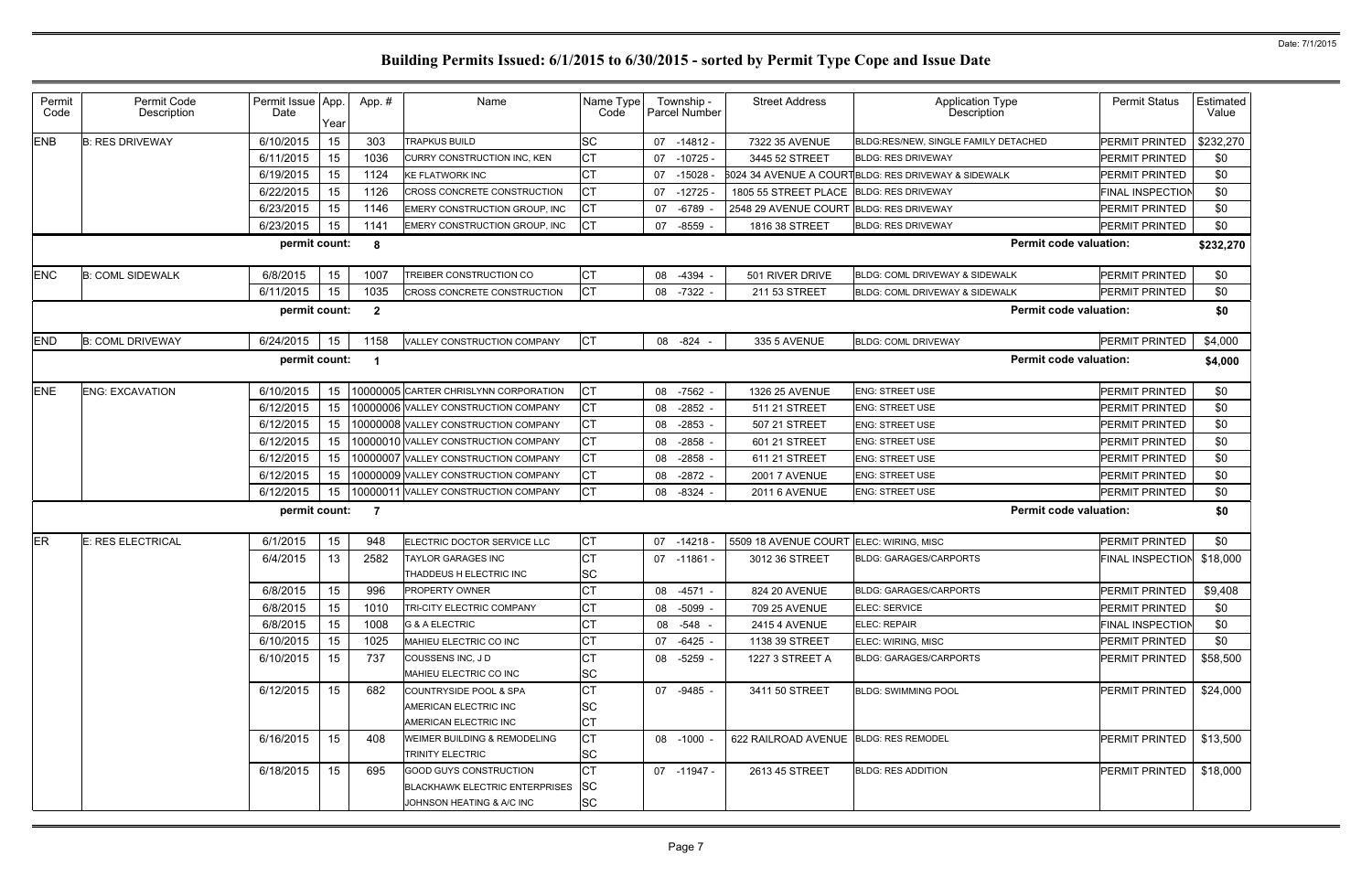| Permit<br>Code   | Permit Code<br>Description    | Permit Issue App.<br>Date | Year | App.#          | Name                                                   | Name Type<br>Code      | Township -<br>Parcel Number | <b>Street Address</b> | <b>Application Type</b><br>Description | <b>Permit Status</b>    | Estimated<br>Value |
|------------------|-------------------------------|---------------------------|------|----------------|--------------------------------------------------------|------------------------|-----------------------------|-----------------------|----------------------------------------|-------------------------|--------------------|
| <b>ER</b>        | E: RES ELECTRICAL             | 6/18/2015                 | 15   | 1102           | PIKUZA ELECTRIC INC                                    | СT                     | 08 -7749 -                  | 556 24 AVENUE         | <b>ELEC: REWIRE</b>                    | <b>PERMIT PRINTED</b>   | \$0                |
|                  |                               | 6/19/2015                 | 14   | 2685           | CHRISTOPHER CONSTRUCTION                               | <b>CT</b>              | 07 -14139 -                 | 3403 76 STREET        | <b>BLDG: RES ADDITION</b>              | PERMIT PRINTED          | \$19,710           |
|                  |                               |                           |      |                | PETERSEN PLUMBING AND HEATING                          | SC                     |                             |                       |                                        |                         |                    |
|                  |                               |                           |      |                | <b>CULLEN ELECTRIC SERVICE</b>                         | <b>SC</b>              |                             |                       |                                        |                         |                    |
|                  |                               | 6/19/2015                 | 15   | 1120           | <b>HANSSEN ELECTRIC</b>                                | <b>CT</b>              | 08<br>$-4917 -$             | 1317 10 STREET        | ELEC: WIRING, MISC                     | <b>PERMIT PRINTED</b>   | \$0                |
|                  |                               | 6/19/2015                 | 15   | 1110           | PROPERTY OWNER                                         | <b>CT</b>              | $-4940 -$<br>08             | 1427 10 STREET        | <b>ELEC: SERVICE</b>                   | <b>PERMIT PRINTED</b>   | \$0                |
|                  |                               | 6/19/2015                 | 15   | 1113           | KOEHLER ELECTRIC INC, J W                              | <b>CT</b>              | $-8645 -$<br>08             | 847 32 AVENUE         | ELEC: SERVICE                          | FINAL INSPECTION        | \$0                |
|                  |                               | 6/22/2015                 | 15   | 1129           | ART-O-LITE ELECTRIC CO                                 | СT                     | $-415 - C$<br>07            | 4207 11 AVENUE        | ELEC: REPAIR                           | FINAL INSPECTION        | \$0                |
|                  |                               | 6/22/2015                 | 15   | 1132           | ELECTRIC DOCTOR SERVICE LLC                            | <b>CT</b>              | $-5862 -$<br>07             | 1904 46 STREET        | ELEC: SERVICE                          | PERMIT PRINTED          | \$0                |
|                  |                               | 6/24/2015                 | 15   | 1150           | HUNTER ELECTRIC & HOME MAINT                           | СT                     | $-7635$<br>08               | 1317 29 AVENUE        | <b>ELEC: SERVICE</b>                   | PERMIT PRINTED          | \$0                |
|                  |                               | 6/26/2015                 | 14   | 2560           | <b>TRAPKUS BUILD</b>                                   | СT                     | 07 - 922 -                  | 3605 22 AVENUE        | <b>BLDG: GARAGES/CARPORTS</b>          | PERMIT PRINTED          | \$24,730           |
|                  |                               |                           |      |                | PROPERTY OWNER                                         | SC                     |                             |                       |                                        |                         |                    |
|                  |                               | 6/26/2015                 | 15   | 1177           | <b>BLACKHAWK ELECTRIC ENTERPRISES</b>                  | <b>CT</b>              | 08 -7052 -C                 | 5120 11 AVENUE        | ELEC: SERVICE                          | <b>PERMIT PRINTED</b>   | \$0                |
|                  |                               | 6/29/2015                 | 15   | 1194           | HOME IMPROVEMENT INNOVATIONS                           | СT                     | -7290 -<br>07               | 1120 46 STREET PLACE  | <b>BLDG: RES REMODEL</b>               | <b>PERMIT PRINTED</b>   | \$13,593           |
|                  |                               |                           |      |                | <b>H &amp; H ELECTRIC</b>                              | <b>SC</b>              |                             |                       |                                        |                         |                    |
|                  |                               | 6/29/2015                 | 15   | 1186           | <b>MARKIN ELECTRIC</b>                                 | <b>CT</b>              | 08<br>$-3379 -$             | 2603 16 AVENUE        | ELEC: SERVICE                          | <b>PERMIT PRINTED</b>   | \$0                |
|                  |                               | 6/29/2015                 | 15   | 1057           | <b>IRVINE CONSTRUCTION COMPANY</b>                     | <b>CT</b>              | 08 -8415 -33                | 2315 14 AVENUE        | <b>BLDG: RES REMODEL</b>               | PERMIT PRINTED          | \$6,000            |
|                  |                               |                           |      |                | MAHIEU ELECTRIC CO INC                                 | <b>SC</b>              |                             |                       |                                        |                         |                    |
|                  |                               | 6/30/2015                 | 15   | 1210           | L & L ELECTRIC INC                                     | <b>CT</b>              | $-8388 -$<br>07             | 5324 30 AVENUE        | ELEC: SERVICE                          | PERMIT PRINTED          | \$0                |
|                  |                               | 6/30/2015                 | 15   | 1211           | PROPERTY OWNER                                         | <b>CT</b>              | $-7716 -$<br>08             | 1019 17 AVENUE        | ELEC: SERVICE                          | <b>PERMIT PRINTED</b>   | \$0                |
|                  |                               | permit count:             |      | 25             |                                                        |                        |                             |                       | <b>Permit code valuation:</b>          |                         | \$205,441          |
| <b>ERM</b>       | E: RES ELECTRIC METER SET     | 6/2/2015                  | 15   | 959            | FW PROPERTY MAINTENANCE                                | <b>CT</b>              | $-6866$<br>08               | 1503 26 AVENUE        | ELCT: ELCT MTR RECONNCT AFTER 6 MONTHS | <b>PERMIT PRINTED</b>   | \$0                |
|                  |                               | permit count:             |      |                |                                                        |                        |                             |                       | <b>Permit code valuation:</b>          |                         | \$0                |
| ERM <sub>6</sub> | E: RES ELCT MTR RECNCT (6 MO) | 6/16/2015                 | 15   | 1066           | PROPERTY OWNER                                         | IСТ                    | 08<br>$-3245 -$             | <b>407 17 AVENUE</b>  | ELCT: ELCT MTR RECONNCT AFTER 6 MONTHS | PERMIT PRINTED          | \$0                |
|                  |                               | permit count:             |      |                |                                                        |                        |                             |                       | <b>Permit code valuation:</b>          |                         | \$0                |
| <b>EZC</b>       | E: EZ/COML, ELECTRICAL        | 6/19/2015                 | 14   | 2593           | <b>ESTES CONSTRUCTION</b><br>TRI-CITY ELECTRIC COMPANY | СT                     | 08 -4394 -                  | 909 RIVER DRIVE       | <b>BLDG: COML ADDITION</b>             | FINAL INSPECTION        | \$133,750          |
|                  |                               | 6/23/2015                 | 15   | 1011           | BRUS CONSTRUCTION LLC                                  | <b>SC</b><br><b>CT</b> | 08 -4394 -                  | 501 RIVER DRIVE       | <b>BLDG: MISC STRUCTURE</b>            | <b>PERMIT PRINTED</b>   | \$19,000           |
|                  |                               |                           |      |                | TRI-CITY ELECTRIC COMPANY                              | <b>SC</b>              |                             |                       |                                        |                         |                    |
|                  |                               | permit count:             |      | $\overline{2}$ |                                                        |                        |                             |                       | <b>Permit code valuation:</b>          |                         | \$152,750          |
| <b>MC</b>        |                               | 6/1/2015                  |      | 943            |                                                        |                        |                             |                       |                                        | PERMIT PRINTED          | \$0                |
|                  | M: COML MECHANICAL            |                           | 15   |                | JOHNSON CONTRACTING CO INC                             | <b>CT</b>              | -899<br>07                  | 4107 21 AVENUE        | HTG: OTHER, INSTALL/REPLACE            |                         |                    |
|                  |                               | 6/4/2015                  | 15   | 181            | PROPERTY OWNER                                         | СT<br><b>SC</b>        | 08 -7560 -                  | 2139 16 STREET        | <b>BLDG: COML REMODEL</b>              | PERMIT PRINTED          | \$54,900           |
|                  |                               |                           |      |                | THREE SAINTS PLUMBING<br>ADVANTAGE ELCTRL SERVICES INC | <b>SC</b>              |                             |                       |                                        |                         |                    |
|                  |                               |                           |      |                | DOUG'S HEATING & AIR COND                              | <b>SC</b>              |                             |                       |                                        |                         |                    |
|                  |                               | 6/10/2015                 | 15   | 1023           | AES MECHANICAL SERVICES GROUP                          | СT                     | -14482 -<br>07              | 3930 44 AVENUE DRIVE  | HTG: BOILER/FURNACE, REPLACE           | PERMIT PRINTED          | \$0                |
|                  |                               | 6/16/2015                 | 15   | 1072           | KLAUER HEATING & AC LTD                                | <b>CT</b>              | 07<br>-13986 -              | 1050 36 AVENUE        | HTG: FURNACE/AC, REPLACE               | <b>FINAL INSPECTION</b> | \$0                |
|                  |                               |                           |      |                |                                                        |                        |                             |                       |                                        |                         |                    |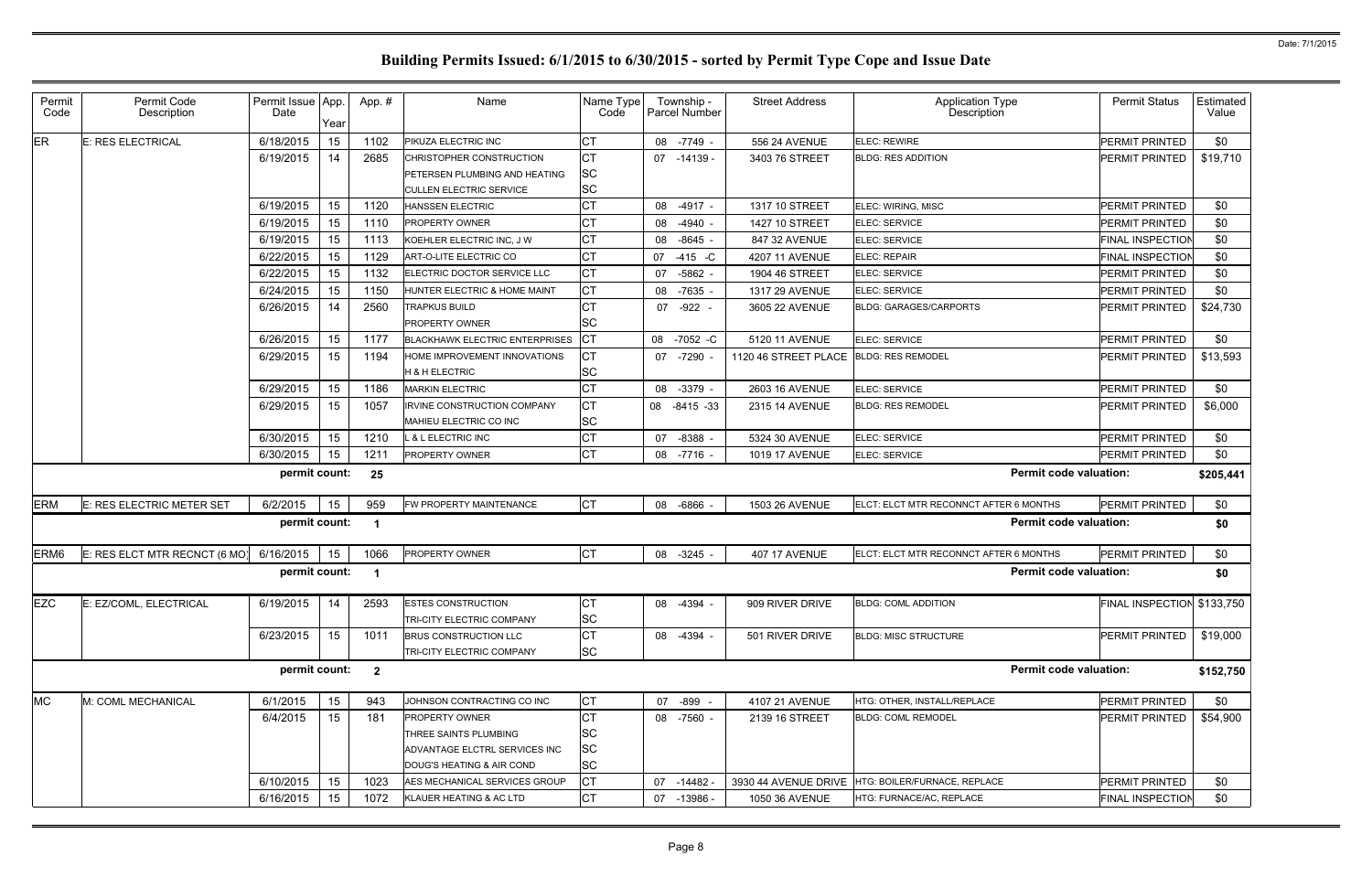| Permit<br>Code | Permit Code<br>Description | Permit Issue App.<br>Date | Year           | App.#        | Name                                  | Name Type<br>Code |    | Township -<br>Parcel Number | <b>Street Address</b>                   | <b>Application Type</b><br>Description              | <b>Permit Status</b>      | Estimated<br>Value |
|----------------|----------------------------|---------------------------|----------------|--------------|---------------------------------------|-------------------|----|-----------------------------|-----------------------------------------|-----------------------------------------------------|---------------------------|--------------------|
| <b>MC</b>      | M: COML MECHANICAL         | 6/17/2015                 | 15             | 1082         | KLAUER HEATING & AC LTD               | СT                | 07 | -14083 -A                   | 4350 7 STREET                           | HTG: AIR CONDITIONING, REPLACE                      | <b>FINAL INSPECTION</b>   | \$0                |
|                |                            | 6/17/2015                 | 15             | 1086         | <b>BRADY COMPANY, JL</b>              | CT                | 07 | $-8753 -$                   | 4300 12 AVENUE                          | HTG: AIR CONDITIONING, REPLACE                      | PERMIT PRINTED            | \$0                |
|                |                            | 6/22/2015                 | 15             | 1136         | KALE HEATING & AC                     | СT                | 08 | $-1576 -$                   | 202 34 STREET                           | HTG: BOILER/FURNACE, REPLACE                        | PERMIT PRINTED            | \$0                |
|                |                            | 6/29/2015                 | 15             | 1197         | <b>RAGAN COMPANY</b>                  | CT                | 07 | $-13024 -$                  | 2010 52 AVENUE                          | HTG: ROOFTOP UNIT, REPLACE                          | PERMIT PRINTED            | \$0                |
|                |                            | 6/30/2015                 | 15             | 1079         | <b>ESTES CONSTRUCTION</b>             | CT                | 07 | -15101 -                    | 3900 28 AVENUE DRIVE BLDG: COML REMODEL |                                                     | PERMIT PRINTED            | \$226,224          |
|                |                            |                           |                |              | <b>TRI-CITY ELECTRIC COMPANY</b>      | <b>SC</b>         |    |                             |                                         |                                                     |                           |                    |
|                |                            |                           |                |              | HORNBUCKLE HEATING & AC               | <b>SC</b>         |    |                             |                                         |                                                     |                           |                    |
|                |                            | permit count:             |                | 9            |                                       |                   |    |                             |                                         | <b>Permit code valuation:</b>                       |                           | \$281,124          |
| <b>MEZC</b>    | M: EZ/COML, MECHANICAL     | 6/1/2015                  | -13            | 2225         | RYAN COMPANIES US INC                 | СT                |    | 08 -8272 -                  | 400 19 STREET                           | <b>BLDG: COML REMODEL</b>                           | FINAL INSPECTION######### |                    |
|                |                            |                           |                |              | AHERN FIRE PROTECTION                 | <b>SC</b>         |    |                             |                                         |                                                     |                           |                    |
|                |                            |                           |                |              | KOEHLER ELECTRIC INC, J W             | <b>SC</b>         |    |                             |                                         |                                                     |                           |                    |
|                |                            |                           |                |              | RYAN & ASSOCIATES INC                 | <b>SC</b>         |    |                             |                                         |                                                     |                           |                    |
|                |                            | 6/16/2015                 | 15             | 1071         | <b>CRAWFORD HEATING &amp; COOLING</b> | <b>CT</b>         |    | 07 -347 -1                  | 4500 16 STREET                          | HTG: AIR CONDITIONING, REPLACE                      | PERMIT PRINTED            | \$0                |
|                |                            | permit count:             |                | $\mathbf{2}$ |                                       |                   |    |                             |                                         | <b>Permit code valuation:</b>                       |                           | \$12,466,538       |
| <b>MEZR</b>    | M: EZ/RES, MECHANICAL      | 6/29/2015                 | 15             | 1185         | KALE HEATING & AC                     | СT                | 07 | $-2277 -$                   | 2806 25 AVENUE A                        | HTG: BOILER/FURNACE, REPLACE                        | PERMIT PRINTED            | \$0                |
|                |                            | 6/29/2015                 | 15             | 1184         | <b>GABRILSON HEATING &amp; AC</b>     | <b>CT</b>         | 07 | -9951 -                     | 3410 44 STREET                          | HTG: BOILER/FURNACE, REPLACE                        | PERMIT PRINTED            | \$0                |
|                | permit count:              |                           |                |              |                                       |                   |    |                             |                                         | <b>Permit code valuation:</b>                       |                           | \$0                |
| <b>MM</b>      | ZM: MECHANICAL (MAIL-IN)   | 6/8/2015                  | $\overline{2}$ | 2719         | CLIMATE RIVER VALLEY INC              | СT                | 08 | -178                        | <b>140 19 AVENUE</b>                    | HTG: FURNACE/AC, REPLACE                            | PERMIT PRINTED            | \$5,300            |
|                |                            | 6/8/2015                  | 2              | 2066         | CLIMATE RIVER VALLEY INC              | CT                | 08 | $-178 -$                    | <b>180 19 AVENUE</b>                    | HTG: FURNACE/AC, REPLACE                            | PERMIT PRINTED            | \$7,500            |
|                |                            | 6/10/2015                 |                | 536          | <b>CARTER'S HEATING &amp; REFRIG</b>  | <b>CT</b>         | 08 | -5265 -                     | 312 12 AVENUE                           | HTG: BOILER/FURNACE, REPLACE                        | PERMIT PRINTED            | \$0                |
|                |                            | permit count:             |                | 3            |                                       |                   |    |                             |                                         | <b>Permit code valuation:</b>                       |                           | \$12,800           |
| <b>MR</b>      | M: RES MECHANICAL          | 6/1/2015                  | 15             | 942          | FREED HEATING & AC                    | <b>CT</b>         | 08 | $-153 - 1$                  | 1314 20 AVENUE                          | HTG: FURNACE/AC, REPLACE                            | PERMIT PRINTED            | \$0                |
|                |                            | 6/4/2015                  | 15             | 988          | KALE HEATING & AC                     | CT                | 07 | $-8246$ -                   | 1913 45 STREET                          | HTG: FURNACE/AC, REPLACE                            | PERMIT PRINTED            | \$0                |
|                |                            | 6/5/2015                  | 15             | 995          | CRAWFORD HEATING & COOLING            | <b>CT</b>         |    | 07 -12267 -                 | 2905 32 AVENUE                          | HTG: BOILER/FURNACE, REPLACE                        | PERMIT PRINTED            | \$0                |
|                |                            | 6/5/2015                  | 15             | 989          | <b>BRADY COMPANY J.L.</b>             | CT                |    | 07 -9831 -                  | 3726 15 STREET D                        | HTG: FURNACE/AC, REPLACE                            | PERMIT PRINTED            | \$0                |
|                |                            | 6/8/2015                  | 15             | 1012         | <b>GABRILSON HEATING &amp; AC</b>     | СT                |    | 07 -12178 -                 | 7607 36 AVENUE                          | HTG: BOILER/FURNACE, REPLACE                        | PERMIT PRINTED            | \$0                |
|                |                            | 6/8/2015                  | 15             | 1013         | KALE HEATING & AC                     | CT                |    | 07 -179 -2                  |                                         | 2824 32 AVENUE DRIVE HTG: AIR CONDITIONING, REPLACE | PERMIT PRINTED            | \$0                |
|                |                            | 6/9/2015                  | 15             | 1017         | BRADY COMPANY, JL                     | СT                |    | 08 -6115 -                  | 3111 PARK 16 STREET                     | HTG: AIR CONDITIONING, REPLACE                      | PERMIT PRINTED            | \$0                |
|                |                            | 6/9/2015                  | 15             | 1018         | KLAUER HEATING & AC LTD               | CT                | 08 | $-6672 -$                   | 2947 11 AVENUE C                        | HTG: AIR CONDITIONING, REPLACE                      | PERMIT PRINTED            | \$0                |
|                |                            | 6/11/2015                 | 15             | 1038         | CRAWFORD HEATING & COOLING            | СT                |    | 07 -12303 -                 | 3518 35 STREET                          | HTG: FURNACE/AC. REPLACE                            | PERMIT PRINTED            | \$0                |
|                |                            | 6/11/2015                 | 15             | 1037         | KALE HEATING & AC                     | CT                | 07 | $-359 -$                    | 3406 47 AVENUE                          | HTG: FURNACE/AC, REPLACE                            | PERMIT PRINTED            | \$0                |
|                |                            | 6/11/2015                 | 15             | 1041         | <b>FREED HEATING &amp; AC</b>         | СT                |    | 07 -7676 -                  | 2414 23 AVENUE B                        | HTG: FURNACE/AC, REPLACE                            | PERMIT PRINTED            | \$0                |
|                |                            | 6/12/2015                 | 15             | 1047         | TOTAL MAINTENANCE INC                 | CT                | 07 | $-13632 -$                  |                                         | 5042 26 AVENUE A COURTHTG: FURNACE/AC, REPLACE      | PERMIT PRINTED            | \$0                |
|                |                            | 6/12/2015                 | 15             | 1052         | KALE HEATING & AC                     | СT                |    | 07 -7914 -                  | 3203 15 AVENUE                          | HTG: AIR CONDITIONING, REPLACE                      | PERMIT PRINTED            | \$0                |
|                |                            | 6/12/2015                 | 15             | 1051         | KALE HEATING & AC                     | CT                | 08 | -7542 -                     | 1537 23 AVENUE                          | HTG: FURNACE/AC, REPLACE                            | <b>PERMIT PRINTED</b>     | \$0                |
|                |                            | 6/17/2015                 | 15             | 1085         | BRADY COMPANY, JL                     | СT                |    | 07 -11128 -                 | 5026 50 STREET                          | HTG: BOILER/FURNACE, REPLACE                        | <b>PERMIT PRINTED</b>     | \$0                |
|                |                            | 6/17/2015                 | 15             | 1088         | <b>FAMILY HEATING &amp; COOLING</b>   | <b>CT</b>         |    | 07 -11801 -                 | 2651 53 STREET                          | HTG: FURNACE/AC, REPLACE                            | PERMIT PRINTED            | \$0                |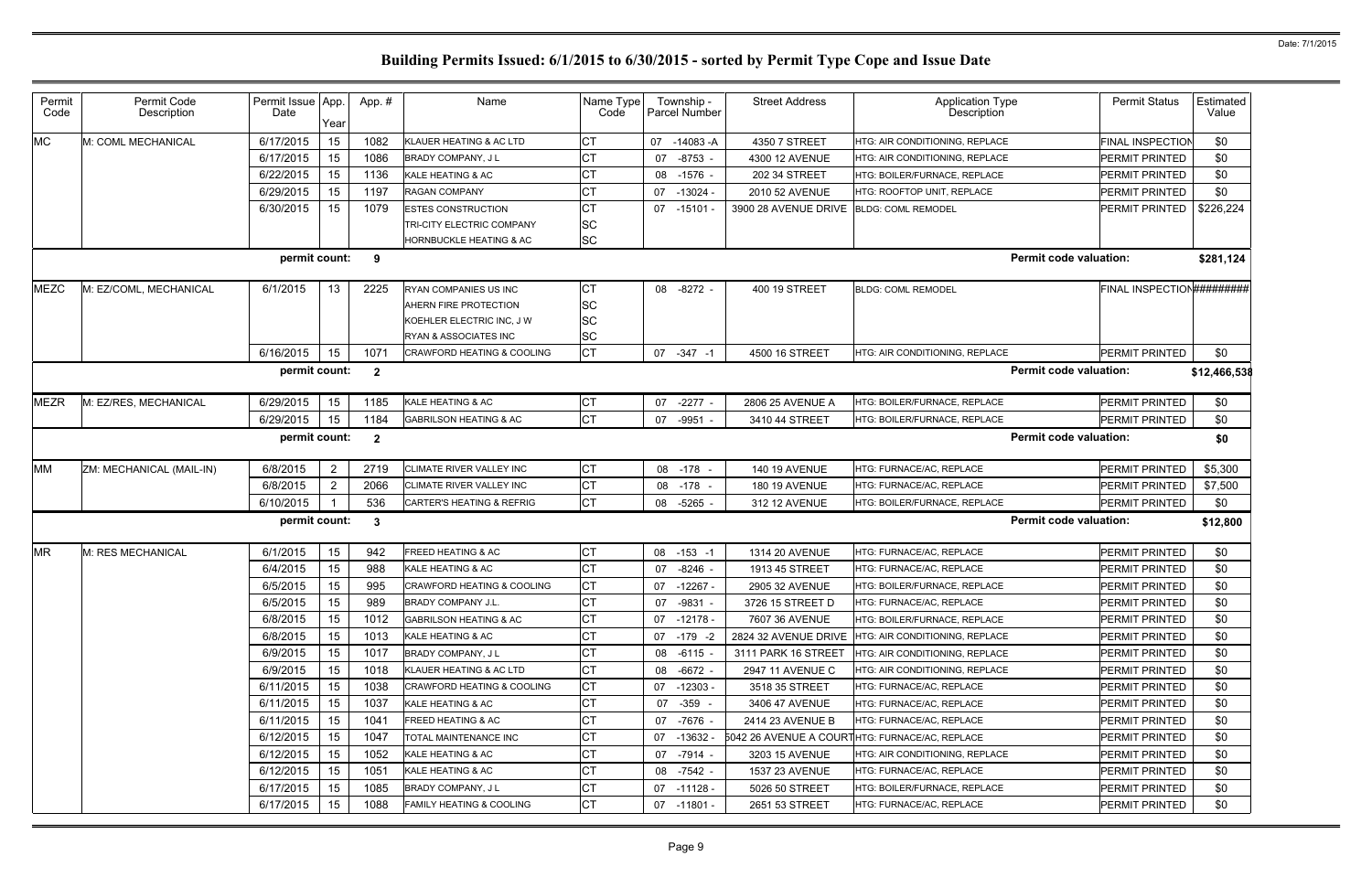| Permit<br>Code | Permit Code<br>Description | Permit Issue App.<br>Date | Year | App.# | Name                                  | Name Type<br>Code |    | Township -<br>Parcel Number | <b>Street Address</b>                   | <b>Application Type</b><br><b>Description</b> | <b>Permit Status</b>    | Estimated<br>Value |
|----------------|----------------------------|---------------------------|------|-------|---------------------------------------|-------------------|----|-----------------------------|-----------------------------------------|-----------------------------------------------|-------------------------|--------------------|
| <b>MR</b>      | M: RES MECHANICAL          | 6/17/2015                 | 15   | 1089  | <b>FAMILY HEATING &amp; COOLING</b>   | СT                | 07 | $-2012 -$                   | 2334 30 STREET                          | HTG: FURNACE/AC, REPLACE                      | <b>PERMIT PRINTED</b>   | \$0                |
|                |                            | 6/17/2015                 | 15   | 1083  | <b>BRADY COMPANY, JL</b>              | CТ                | 07 | -827 -                      | 5309 11 AVENUE C                        | HTG: AIR CONDITIONING, REPLACE                | PERMIT PRINTED          | \$0                |
|                |                            | 6/17/2015                 | 15   | 1084  | <b>BRADY COMPANY, JL</b>              | СT                | 08 | -6196 -                     | 550 43 STREET                           | HTG: AIR CONDITIONING, REPLACE                | <b>PERMIT PRINTED</b>   | \$0                |
|                |                            | 6/17/2015                 | 15   | 1087  | <b>CRAWFORD HEATING &amp; COOLING</b> | СT                | 08 | $-6317 -$                   | 943 25 STREET                           | HTG: FURNACE/AC, REPLACE                      | PERMIT PRINTED          | \$0                |
|                |                            | 6/18/2015                 | 15   | 1098  | <b>SCHEBLER COMPANY</b>               | СT                | 07 | -14080 -                    | 3010 38 STREET COURT                    | HTG: FURNACE/AC, REPLACE                      | PERMIT PRINTED          | \$0                |
|                |                            | 6/18/2015                 | 15   | 1106  | <b>FREED HEATING &amp; AC</b>         | СT                | 07 | -5063 -                     | 3704 26 STREET                          | HTG: AIR CONDITIONING, REPLACE                | PERMIT PRINTED          | \$0                |
|                |                            | 6/18/2015                 | 15   | 1105  | <b>FREED HEATING &amp; AC</b>         | CТ                | 08 | $-6899 -$                   | 2421 15 STREET                          | HTG: FURNACE/AC, REPLACE                      | <b>PERMIT PRINTED</b>   | \$0                |
|                |                            | 6/18/2015                 | 15   | 1103  | <b>BORNHOEFT HEATING &amp; AC</b>     | СT                | 08 | -8601 -1                    | 3531 9 AVENUE COURT                     | HTG: FURNACE/AC, REPLACE                      | PERMIT PRINTED          | \$0                |
|                |                            | 6/18/2015                 | 15   | 1107  | KALE HEATING & AC                     | СT                | 08 | $-9273$                     | 710 24 AVENUE COURT                     | HTG: FURNACE/AC, REPLACE                      | <b>PERMIT PRINTED</b>   | \$0                |
|                |                            | 6/19/2015                 | 15   | 1118  | TOTAL MAINTENANCE INC                 | СT                | 07 | -10741 -                    | 3537 51 STREET                          | HTG: AIR CONDITIONING, REPLACE                | <b>PERMIT PRINTED</b>   | \$0                |
|                |                            | 6/19/2015                 | 15   | 695   | <b>GOOD GUYS CONSTRUCTION</b>         | <b>CT</b>         |    | 07 -11947 -                 | 2613 45 STREET                          | <b>BLDG: RES ADDITION</b>                     | PERMIT PRINTED          | \$18,000           |
|                |                            |                           |      |       | <b>BLACKHAWK ELECTRIC ENTERPRISES</b> | <b>SC</b>         |    |                             |                                         |                                               |                         |                    |
|                |                            |                           |      |       | JOHNSON HEATING & A/C INC             | SC                |    |                             |                                         |                                               |                         |                    |
|                |                            | 6/19/2015                 | 15   | 1116  | KALE HEATING & AC                     | СT                | 07 | $-12573 -$                  | 3031 56 STREET                          | HTG: FURNACE/AC, REPLACE                      | <b>PERMIT PRINTED</b>   | \$0                |
|                |                            | 6/19/2015                 | 15   | 1114  | KALE HEATING & AC                     | СT                |    | 08 -8415 -10                | <b>2307 16 AVENUE</b>                   | HTG: BOILER/FURNACE, REPLACE                  | <b>PERMIT PRINTED</b>   | \$0                |
|                |                            | 6/22/2015                 | 15   | 1135  | KALE HEATING & AC                     | СT                | 07 | -13795 -                    | 7310 37 AVENUE                          | HTG: FURNACE/AC, REPLACE                      | <b>PERMIT PRINTED</b>   | \$0                |
|                |                            | 6/24/2015                 | 15   | 1152  | KALE HEATING & AC                     | СT                |    | 07 -12249 -                 | 2918 30 STREET                          | HTG: FURNACE/AC, REPLACE                      | <b>PERMIT PRINTED</b>   | \$0                |
|                |                            |                           |      |       | KALE HEATING & AC                     | СТ                |    |                             |                                         |                                               |                         |                    |
|                |                            | 6/24/2015                 | 15   | 1148  | BRADY COMPANY, J L                    | CТ                | 07 | -6311 -                     | 2314 48 STREET                          | HTG: AIR CONDITIONING, REPLACE                | PERMIT PRINTED          | \$0                |
|                |                            | 6/24/2015                 | 15   | 1149  | <b>BRADY COMPANY, JL</b>              | CТ                | 07 | $-8206 -$                   | 5414 28 AVENUE                          | HTG: AIR CONDITIONING, REPLACE                | <b>PERMIT PRINTED</b>   | \$0                |
|                |                            | 6/26/2015                 | 15   | 1179  | <b>GABRILSON HEATING &amp; AC</b>     | CТ                | 07 | -13353 -                    | 6 VALE COURT                            | HTG: FURNACE/AC, REPLACE                      | FINAL INSPECTION        | \$0                |
|                |                            | 6/26/2015                 | 15   | 1168  | TOTAL MAINTENANCE INC                 | CТ                | 07 | $-2364 -$                   | 2434 30 STREET                          | HTG: FURNACE/AC, REPLACE                      | <b>PERMIT PRINTED</b>   | \$0                |
|                |                            | 6/26/2015                 | 15   | 1176  | <b>BRADY COMPANY, JL</b>              | СT                | 07 | $-8902 -$                   | 5209 12 AVENUE                          | HTG: AIR CONDITIONING, REPLACE                | PERMIT PRINTED          | \$0                |
|                |                            | 6/26/2015                 | 15   | 1167  | TOTAL MAINTENANCE INC                 | CТ                | 08 | $-4554 -$                   | <b>728 19 AVENUE</b>                    | HTG: FURNACE/AC, REPLACE                      | <b>PERMIT PRINTED</b>   | \$0                |
|                |                            | 6/26/2015                 | 15   | 1169  | BRADY COMPANY, J L                    | СT                | 08 | -8878 -                     | 2816 2 STREET                           | HTG: BOILER/FURNACE, REPLACE                  | PERMIT PRINTED          | \$0                |
|                |                            | 6/29/2015                 | 15   | 1195  | A1 MORRIS HEATING AND COOLING         | СT                | 08 | $-4419 -$                   | 2633 16 STREET                          | HTG: BOILER/FURNACE, REPLACE                  | <b>PERMIT PRINTED</b>   | \$0                |
|                |                            | 6/30/2015                 | 15   | 1201  | HOMETOWN PLUMBING & HEATING CO CT     |                   |    | 07 -1795 -                  | 1636 33 STREET                          | HTG: FURNACE/AC, REPLACE                      | PERMIT PRINTED          | \$0                |
|                |                            | permit count: 40          |      |       |                                       |                   |    |                             |                                         | <b>Permit code valuation:</b>                 |                         | \$18,000           |
| PC             | P: COML PLUMBING           | 6/2/2015                  | 15   | 956   | <b>CRAWFORD COMPANY</b>               | СT                |    | 08 -6045 -                  | 3003 PARK 16 STREET                     | PLBG: INSTALLATION, COMMERCIAL                | PERMIT PRINTED          | \$0                |
|                |                            | 6/18/2015                 | 15   | 419   | JACOBS GROUP INC                      | CТ                |    | 07 - 383 -                  | 4100 10 STREET DRIVE BLDG: COML REMODEL |                                               | PERMIT PRINTED          | \$477,765          |
|                |                            |                           |      |       | <b>ROCK RIVER ELECTRIC, INC</b>       | SC                |    |                             |                                         |                                               |                         |                    |
|                |                            |                           |      |       | <b>CRAWFORD COMPANY</b>               | SC                |    |                             |                                         |                                               |                         |                    |
|                |                            | 6/18/2015                 | 15   | 1059  | HODGE CONSTRUCTION CO INC             | СT                |    | 08 -6727 -                  | 1828 23 AVENUE                          | <b>BLDG: COML INTERIOR FINISH</b>             | <b>FINAL INSPECTION</b> | \$20,000           |
|                |                            |                           |      |       | RYAN AND ASSOCIATES, INC              | <b>SC</b>         |    |                             |                                         |                                               |                         |                    |
|                |                            |                           |      |       | ROCK RIVER ELECTRIC, INC              | SC                |    |                             |                                         |                                               |                         |                    |
|                |                            | 6/18/2015                 | 15   | 1108  | <b>CRAWFORD COMPANY</b>               | СT                |    | 08 - 824 -                  | 335 5 AVENUE                            | PLBG: INSTALLATION, COMMERCIAL                | <b>PERMIT PRINTED</b>   | \$0                |
|                |                            | 6/23/2015                 | 15   | 1143  | BLONDELL PLUMBING SERVICE INC         | СT                | 07 | -6376 -                     | 1035 41 STREET                          | <b>PLBG: SEWER REPAIR</b>                     | <b>PERMIT PRINTED</b>   | \$0                |
|                |                            | 6/23/2015                 | 15   | 1144  | <b>BLONDELL PLUMBING SERVICES</b>     | СT                |    | 07 -6541 -                  | 1203 39 STREET                          | <b>PLBG: SEWER REPAIR</b>                     | PERMIT PRINTED          | \$0                |
|                |                            | 6/29/2015                 | 15   | 1192  | ERICKSON PLUMBING & HTG INC           | СT                | 07 | -14996 -                    | 5301 44 AVENUE DRIVE                    | <b>PLBG: WATER SERVICE REPAIR</b>             | <b>PERMIT PRINTED</b>   | \$0                |
|                |                            | 6/29/2015                 | 15   | 1193  | <b>BLONDELL PLUMBING SERVICES</b>     | <b>CT</b>         |    | 08 -6117 -B                 | 220 20 STREET                           | PLBG: SEWER REPAIR                            | <b>PERMIT PRINTED</b>   | \$0                |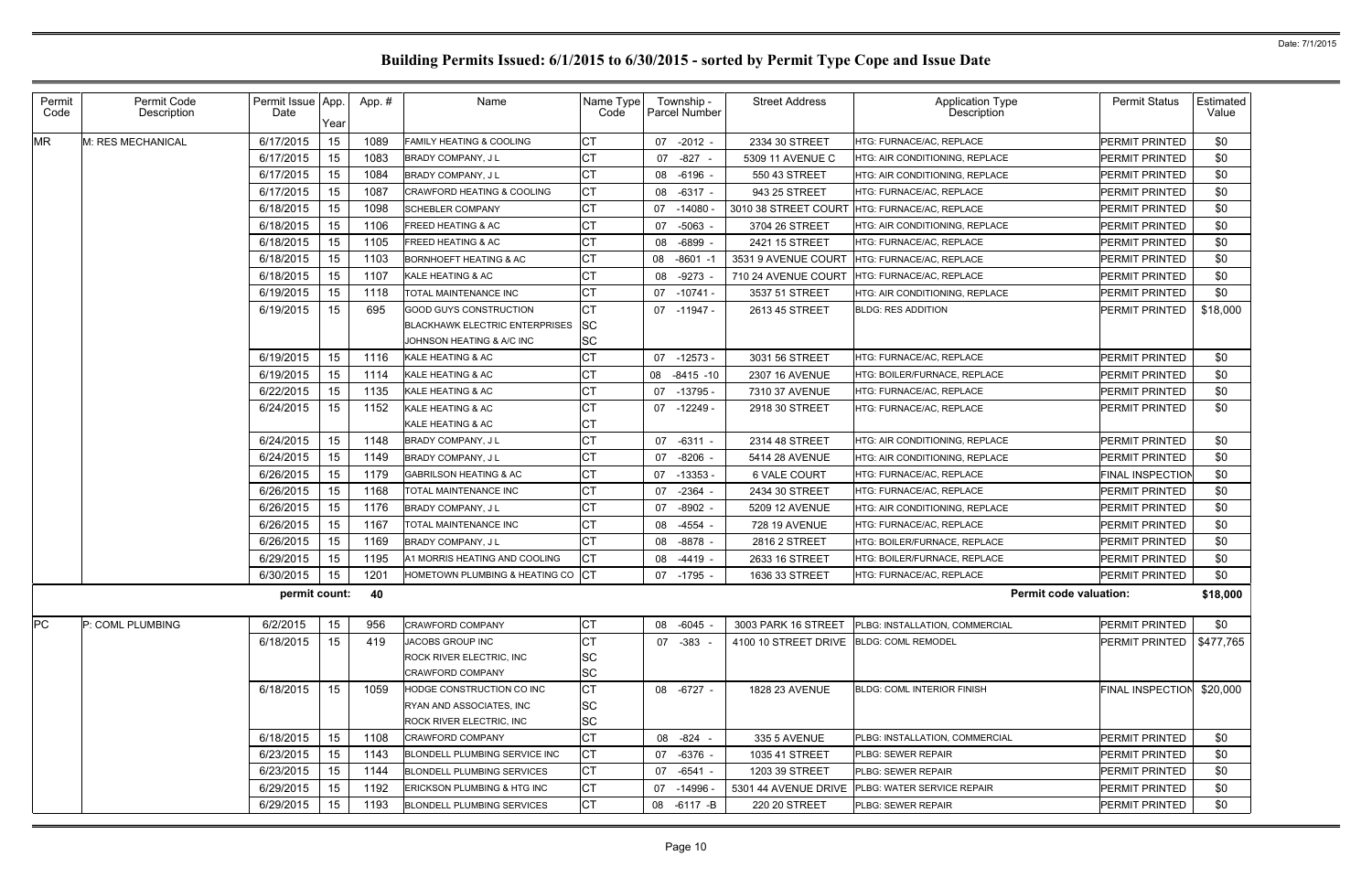| Permit<br>Code   | Permit Code<br>Description   | Permit Issue<br>Date | App.<br>Year | App.# | Name                                     | Name Type<br>Code | Township -<br>Parcel Number |              | <b>Street Address</b> | <b>Application Type</b><br>Description | <b>Permit Status</b>    | Estimated<br>Value |
|------------------|------------------------------|----------------------|--------------|-------|------------------------------------------|-------------------|-----------------------------|--------------|-----------------------|----------------------------------------|-------------------------|--------------------|
|                  |                              | permit count:        |              | 8     |                                          |                   |                             |              |                       | <b>Permit code valuation:</b>          |                         | \$497,765          |
| PCR <sub>6</sub> | P: RES GAS MTR RECONCT (6 MO | 6/1/2015             | 15           | 945   | NORTHWEST MECHANICAL INC                 | <b>CT</b>         | 08<br>$-4940$ -             |              | 1427 10 STREET        | PLBG: GAS MTR RECONNECT AFTER 6 MONTHS | <b>PERMIT PRINTED</b>   | \$0                |
|                  |                              | 6/18/2015            | 15           | 1109  | <b>MAINTENANCE &amp; MECHANICALS LLC</b> | <b>CT</b>         | $-3207 -$<br>08             |              | 1712 3 STREET         | HTG: GAS MTR RECONNECT AFTER 6 MONTHS  | <b>FINAL INSPECTION</b> | \$0                |
|                  |                              | 6/29/2015            | 15           | 1182  | <b>NORTHWEST MECHANICAL</b>              | <b>CT</b>         | $-4285$<br>08               |              | 2430 14 AVENUE        | PLBG: GAS MTR RECONNECT AFTER 6 MONTHS | PERMIT PRINTED          | \$0                |
|                  |                              | 6/30/2015            | 15           | 1209  | <b>FIERS PLUMBING &amp; HEATING</b>      | <b>CT</b>         | 08<br>-548                  |              | <b>2415 4 AVENUE</b>  | PLBG: GAS MTR RECONNECT AFTER 6 MONTHS | PERMIT PRINTED          | \$0                |
|                  |                              | permit count:        |              | 4     |                                          |                   |                             |              |                       | <b>Permit code valuation:</b>          |                         | \$0                |
| <b>PCWH</b>      | P: COML WATER HEATER         | 6/3/2015             | 15           | 971   | NORTHWEST MECHANICAL                     | <b>CT</b>         | 07                          | $-385 -2$    | 1031 43 AVENUE        | PLBG: WATER HEATER                     | <b>PERMIT PRINTED</b>   | \$0                |
|                  |                              | permit count:        |              |       |                                          |                   |                             |              |                       | <b>Permit code valuation:</b>          |                         | \$0                |
| <b>PCWS</b>      | P: CITY WATER/SEWER          | 6/4/2015             | 15           | 986   | <b>BLONDELL PLUMBING SERVICES</b>        | <b>CT</b>         | 07<br>$-12091$              |              | 3518 56 STREET PLACE  | PLBG: SEWER REPAIR                     | PERMIT PRINTED          | \$0                |
|                  |                              | 6/4/2015             | 15           | 987   | <b>BLONDELL PLUMBING SERVICES</b>        | <b>CT</b>         | $-7250$ -<br>08             |              | 424 52 STREET         | PLBG: SEWER REPAIR                     | PERMIT PRINTED          | \$0                |
|                  |                              | 6/4/2015             | 15           | 985   | <b>BLONDELL PLUMBING SERVICES</b>        | <b>CT</b>         | 08<br>$-7254$               |              | 5200 4 AVENUE         | <b>PLBG: SEWER REPAIR</b>              | PERMIT PRINTED          | \$0                |
|                  |                              | permit count:        |              | 3     |                                          |                   |                             |              |                       | <b>Permit code valuation:</b>          |                         | \$0                |
| <b>PDR</b>       | P: RES DISCONNECT SWR/WTR S  | 6/5/2015             | 15           | 999   | <b>CRAWFORD COMPANY</b>                  | <b>CT</b>         | $-2852$ -<br>08             |              | 511 21 STREET         | PLBG: DISCONNECT WATER & SEWER SERVICE | <b>FINAL INSPECTION</b> | \$0                |
|                  |                              | 6/5/2015             | 15           | 1000  | <b>CRAWFORD COMPANY</b>                  | <b>CT</b>         | $-2853$<br>08               |              | 507 21 STREET         | PLBG: DISCONNECT WATER & SEWER SERVICE | <b>FINAL INSPECTION</b> | \$0                |
|                  |                              | 6/5/2015             | 15           | 998   | <b>CRAWFORD COMPANY</b>                  | СT                | $-2858$<br>08               |              | 601 21 STREET         | PLBG: DISCONNECT WATER & SEWER SERVICE | <b>FINAL INSPECTION</b> | \$0                |
|                  |                              | 6/5/2015             | 15           | 997   | <b>CRAWFORD COMPANY</b>                  | СT                | $-2858$<br>08               |              | 611 21 STREET         | PLBG: DISCONNECT WATER & SEWER SERVICE | <b>FINAL INSPECTION</b> | \$0                |
|                  |                              | 6/5/2015             | 15           | 1002  | <b>CRAWFORD COMPANY</b>                  | СT                | $-2872$<br>08               |              | <b>2001 7 AVENUE</b>  | PLBG: DISCONNECT WATER & SEWER SERVICE | <b>FINAL INSPECTION</b> | \$0                |
|                  |                              | 6/5/2015             | 15           | 1001  | <b>CRAWFORD COMPANY</b>                  | <b>CT</b>         | $-8324$<br>08               |              | <b>2011 6 AVENUE</b>  | PLBG: DISCONNECT WATER & SEWER SERVICE | <b>FINAL INSPECTION</b> | \$0                |
|                  |                              | 6/29/2015            | 15           | 1199  | PETERSEN PLUMBING AND HEATING            | <b>CT</b>         | 12 -339 -B                  |              | 2600 69 AVENUE        | PLBG: DISCONNECT WATER & SEWER SERVICE | <b>PERMIT PRINTED</b>   | \$0                |
|                  |                              | permit count:        |              | 7     |                                          |                   |                             |              |                       | <b>Permit code valuation:</b>          |                         | \$0                |
| <b>PGAS</b>      | P: COML GAS PIPING           | 6/30/2015            | 15           | 1200  | RAGAN MECHANICAL INC.                    | <b>CT</b>         | 07<br>$-13024 -$            |              | 2010 52 AVENUE        | <b>PLBG: GAS PIPING</b>                | PERMIT PRINTED          | \$0                |
|                  |                              | permit count:        |              |       |                                          |                   |                             |              |                       | <b>Permit code valuation:</b>          |                         | \$0                |
| PGR              | P: RES GAS PIPING            | 6/9/2015             | 15           | 1020  | WATSON PLUMBING AND MECHANICAL CT        |                   | 07<br>$-1546 -$             |              | 2520 32 STREET        | <b>PLBG: GAS PIPING</b>                | PERMIT PRINTED          | \$0                |
|                  |                              | 6/9/2015             | 15           | 1021  | WATSON PLUMBING AND MECHANICAL           | <b>ICT</b>        | 08                          | $-8601 - 1$  | 3531 9 AVENUE COURT   | <b>PLBG: GAS PIPING</b>                | PERMIT PRINTED          | \$0                |
|                  |                              | 6/12/2015            | 15           | 1056  | WATSON PLUMBING AND MECHANICAL CT        |                   | $-14218 -$<br>07            |              | 5509 18 AVENUE COURT  | <b>PLBG: GAS PIPING</b>                | PERMIT PRINTED          | \$0                |
|                  |                              | 6/12/2015            | 15           | 1055  | WATSON PLUMBING AND MECHANICAL           | <b>ICT</b>        | 08                          | $-6461 - 15$ | 3210 15 STREET A      | <b>PLBG: GAS PIPING</b>                | <b>PERMIT PRINTED</b>   | \$0                |
|                  |                              | permit count:        |              | 4     |                                          |                   |                             |              |                       | <b>Permit code valuation:</b>          |                         | \$0                |
| <b>PPSC</b>      | P: SEWER CLEANING            | 6/10/2015            | 15           | 1024  | ROTO-ROOTER SEWER CLEANING               | <b>CT</b>         | 08 -999999-                 |              | 1 SEWER STREET        | PLBG: SEWER CLEANING                   | PERMIT PRINTED          | \$0                |
|                  |                              | permit count:        |              | -1    |                                          |                   |                             |              |                       | <b>Permit code valuation:</b>          |                         | \$0                |
| <b>PR</b>        | P: RES PLUMBING              | 6/1/2015             | 15           | 944   | <b>CJ NOW</b>                            | СT                | 07<br>$-241 - 2$            |              | 3028 55 STREET DRIVE  | PLBG: SEWER REPAIR                     | <b>PERMIT PRINTED</b>   | \$0                |
|                  |                              | 6/2/2015             | 15           | 949   | <b>CJ NOW</b>                            | <b>CT</b>         | 08 -2812 -1                 |              | 520 2 STREET          | <b>PLBG: SEWER REPAIR</b>              | PERMIT PRINTED          | \$0                |
|                  |                              | 6/3/2015             | 15           | 975   | <b>BAGBY PLUMBING SERVICE</b>            | СT                | $-1135 -$<br>07             |              | 1426 27 STREET        | PLBG: INSTALLATION, RESIDENTIAL        | <b>PERMIT PRINTED</b>   | \$0                |
|                  |                              | 6/3/2015             | 15           | 973   | PETERSEN PLUMBING AND HEATING            | СT                | 07<br>$-1209 -$             |              | 1330 30 STREET        | PLBG: INSTALLATION, RESIDENTIAL        | PERMIT PRINTED          | \$0                |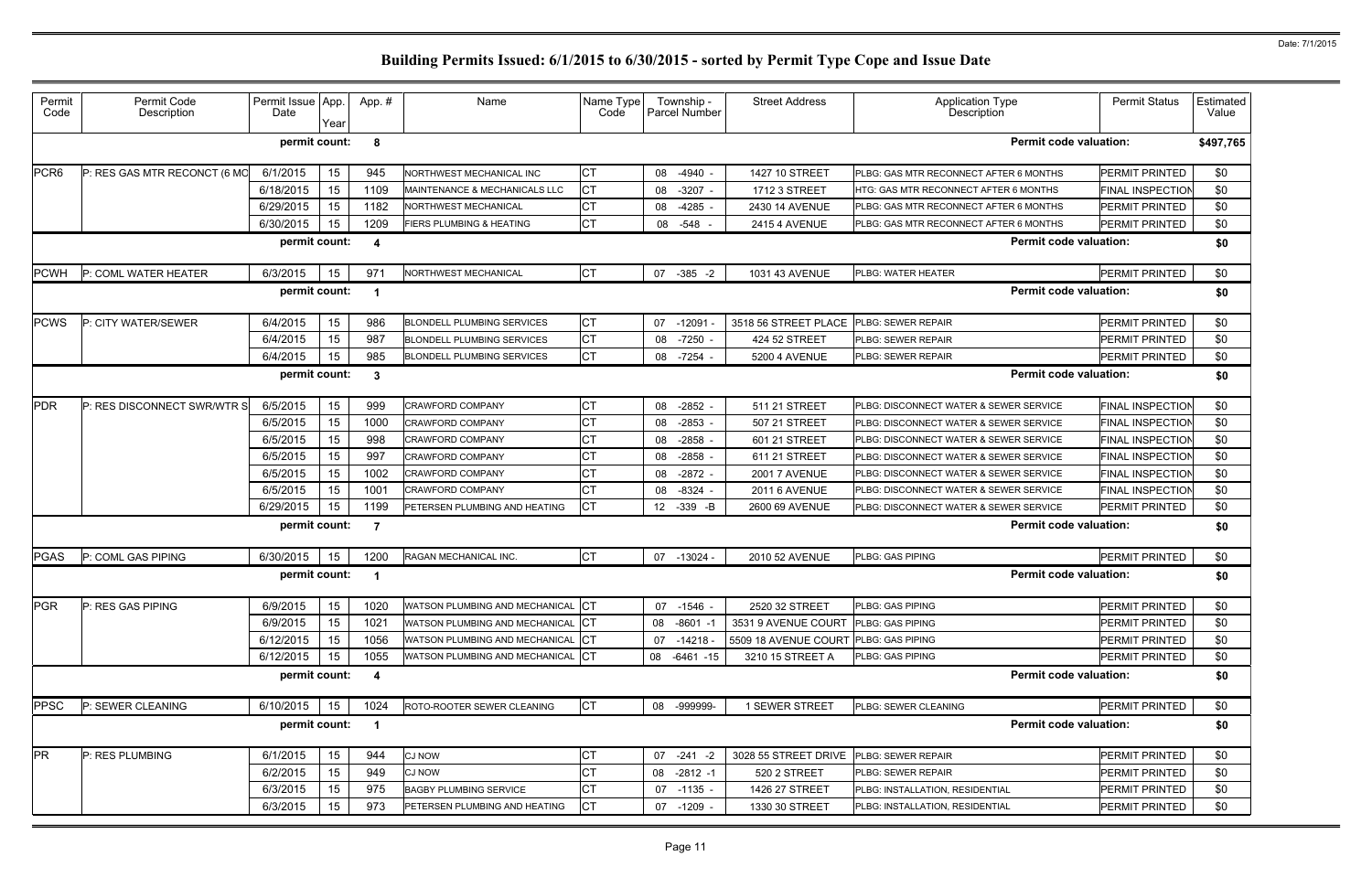| Permit<br>Code | Permit Code<br>Description | Permit Issue App.<br>Date | Year | App.#          | Name                                  | Name Type<br>Code | Township -<br><b>Parcel Number</b> | <b>Street Address</b> | <b>Application Type</b><br><b>Description</b> | <b>Permit Status</b>    | Estimated<br>Value |
|----------------|----------------------------|---------------------------|------|----------------|---------------------------------------|-------------------|------------------------------------|-----------------------|-----------------------------------------------|-------------------------|--------------------|
| <b>PR</b>      | P: RES PLUMBING            | 6/3/2015                  | 15   | 961            | <b>BAGBY PLUMBING SERVICE</b>         | СT                | 08 -2165 -                         | 418 39 STREET         | PLBG: INSTALLATION, RESIDENTIAL               | FINAL INSPECTION        | \$0                |
|                |                            | 6/3/2015                  | 15   | 976            | <b>BAGBY PLUMBING SERVICE</b>         | СT                | $-8906 -$<br>08                    | 2926 4 STREET         | PLBG: INSTALLATION, RESIDENTIAL               | <b>FINAL INSPECTION</b> | \$0                |
|                |                            | 6/5/2015                  | 15   | 992            | <b>BLONDELL PLUMBING SERVICES</b>     | СT                | $-2824 -$<br>07                    | 3454 14 STREET        | PLBG: INSTALLATION, RESIDENTIAL               | PERMIT PRINTED          | \$0                |
|                |                            | 6/9/2015                  | 15   | 1016           | <b>RIVER BEND PLUMBING SERVICES L</b> | СT                | 08 -7562 -                         | 1326 25 AVENUE        | PLBG: SEWER REPAIR                            | PERMIT PRINTED          | \$0                |
|                |                            | 6/11/2015                 | 15   | 1042           | <b>TOUM PLUMBING</b>                  | <b>CT</b>         | 07<br>-11947 -                     | 2613 45 STREET        | PLBG: INSTALLATION, RESIDENTIAL               | PERMIT PRINTED          | \$0                |
|                |                            | 6/11/2015                 | 14   | 2685           | CHRISTOPHER CONSTRUCTION              | СT                | 07 -14139 -                        | 3403 76 STREET        | <b>BLDG: RES ADDITION</b>                     | <b>PERMIT PRINTED</b>   | \$19,710           |
|                |                            |                           |      |                | PETERSEN PLUMBING AND HEATING         | <b>SC</b>         |                                    |                       |                                               |                         |                    |
|                |                            |                           |      |                | <b>CULLEN ELECTRIC SERVICE</b>        | <b>SC</b>         |                                    |                       |                                               |                         |                    |
|                |                            | 6/12/2015                 | 15   | 1053           | <b>CJ NOW</b>                         | СT                | 08 -1176 -                         | 620 15 STREET         | PLBG: WATER SERVICE REPAIR                    | <b>FINAL INSPECTION</b> | \$0                |
|                |                            | 6/16/2015                 | 15   | 1069           | <b>BAGBY PLUMBING SERVICE</b>         | СT                | 07<br>-10178 -                     | 4615 50 STREET        | PLBG: INSTALLATION, RESIDENTIAL               | FINAL INSPECTION        | \$0                |
|                |                            | 6/17/2015                 | 15   | 1080           | <b>BAGBY PLUMBING SERVICE</b>         | СT                | $-1317 -$<br>07                    | 2348 32 STREET        | PLBG: INSTALLATION, RESIDENTIAL               | <b>FINAL INSPECTION</b> | \$0                |
|                |                            | 6/17/2015                 | 15   | 1081           | PETERSEN PLUMBING AND HEATING         | <b>CT</b>         | 08 -5046 -                         | 1834 11 STREET        | PLBG: SEWER REPAIR                            | FINAL INSPECTION        | \$0                |
|                |                            | 6/25/2015                 | 15   | 1165           | <b>SUPERIOR PLUMBING</b>              | СT                | $-6145 -$<br>08                    | 1420 25 AVENUE        | PLBG: SEWER REPAIR                            | <b>FINAL INSPECTION</b> | \$0                |
|                |                            | 6/26/2015                 | 15   | 1171           | <b>BAGBY PLUMBING SERVICE</b>         | СT                | 07<br>$-4945 -$                    | 3606 26 STREET        | PLBG: INSTALLATION, RESIDENTIAL               | PERMIT PRINTED          | \$0                |
|                |                            | 6/26/2015                 | 15   | 1178           | A+ PLUMBING                           | СT                | $-8388 -$<br>07                    | 5324 30 AVENUE        | PLBG: INSTALLATION, RESIDENTIAL               | PERMIT PRINTED          | \$0                |
|                |                            | 6/26/2015                 | 15   | 1170           | <b>BAGBY PLUMBING SERVICE</b>         | СT                | $-921$<br>07                       | 3601 22 AVENUE        | PLBG: INSTALLATION, RESIDENTIAL               | FINAL INSPECTION        | \$0                |
|                |                            | 6/30/2015                 | 15   | 1202           | ROPP PLUMBING INC                     | СT                | 08<br>-8415 -33                    | 2315 14 AVENUE        | PLBG: INSTALLATION, RESIDENTIAL               | <b>FINAL INSPECTION</b> | \$0                |
|                |                            | permit count:             |      | 19             |                                       |                   |                                    |                       | <b>Permit code valuation:</b>                 |                         | \$19,710           |
| <b>PRM</b>     | P: RES WATER/SEWER MAIN    | 6/2/2015                  | 14   | 2302           | <b>PROPERTY OWNER</b>                 | СT                | 08 -1031 -                         | 529 5 AVENUE          | BLDG:RES/NEW, SINGLE FAMILY DETACHED          | PERMIT PRINTED          | \$70,000           |
|                |                            |                           |      |                | KOEHLER ELECTRIC INC. J W             | <b>SC</b>         |                                    |                       |                                               |                         |                    |
|                |                            |                           |      |                | JACKSON M.L. QUALITY PLUMBING         | <b>SC</b>         |                                    |                       |                                               |                         |                    |
|                |                            |                           |      |                | <b>HOME HEATING &amp; A/C</b>         | <b>SC</b>         |                                    |                       |                                               |                         |                    |
|                |                            |                           |      |                | CARTER CHRISLYNN CORPORATION          | SC                |                                    |                       |                                               |                         |                    |
|                |                            |                           |      |                | <b>RIVER BEND PLUMBING SERVICES L</b> | <b>SC</b>         |                                    |                       |                                               |                         |                    |
|                |                            | 6/3/2015                  | 15   | 972            | <b>PROPERTY OWNER</b>                 | CT                | 07 -13304 -                        | 3601 33 AVENUE        | PLBG: WATER/SEWER MAIN                        | PERMIT PRINTED          | \$0                |
|                |                            | permit count:             |      | $\overline{2}$ |                                       |                   |                                    |                       | <b>Permit code valuation:</b>                 |                         | \$70,000           |
| <b>PRWH</b>    | P: RES WATER HEATER        | 6/4/2015                  | 15   | 984            | <b>BLONDELL PLUMBING SERVICES</b>     | СT                | 07 -14664                          | 3661 70 STREET COURT  | <b>PLBG: WATER HEATER</b>                     | PERMIT PRINTED          | \$0                |
|                |                            | 6/4/2015                  | 15   | 983            | <b>BLONDELL PLUMBING SERVICES</b>     | СT                | 07 -9447 -                         | 3606 33 AVENUE        | PLBG: WATER HEATER                            | PERMIT PRINTED          | \$0                |
|                |                            | 6/5/2015                  | 15   | 993            | <b>ALL ACTION PLUMBING</b>            | СT                | 07 -13276 -3                       | 1858 53 STREET        | PLBG: WATER HEATER                            | PERMIT PRINTED          | \$0                |
|                |                            | 6/5/2015                  | 15   | 994            | ALL ACTION PLUMBING                   | СT                | 07 -1907 -                         | 2348 27 STREET        | PLBG: WATER HEATER                            | PERMIT PRINTED          | \$0                |
|                |                            | 6/9/2015                  | 15   | 1015           | ALL ACTION PLUMBING                   | CТ                | 07 -11736 -                        | 4527 11 AVENUE C      | PLBG: WATER HEATER                            | PERMIT PRINTED          | \$0                |
|                |                            | 6/12/2015                 | 15   | 1054           | <b>BLONDELL PLUMBING SERVICES</b>     | СT                | 07 -14342 -9                       | 1625 53 STREET        | PLBG: WATER HEATER                            | PERMIT PRINTED          | \$0                |
|                |                            | 6/19/2015                 | 15   | 1115           | WATSON PLUMBING AND MECHANICAL        | IСТ               | 07 -7638 -                         | 2525 23 AVENUE A      | PLBG: WATER HEATER                            | PERMIT PRINTED          | \$0                |
|                |                            | 6/23/2015                 | 15   | 1142           | BLONDELL PLUMBING SERVICE INC         | СT                | 07 -13608 -5                       | 3746 53 STREET        | PLBG: WATER HEATER                            | PERMIT PRINTED          | \$0                |
|                |                            | 6/23/2015                 | 15   | 1140           | WATSON PLUMBING AND MECHANICAL        | СT                | 08 - 941 -                         | 1628 11 AVENUE        | PLBG: WATER HEATER                            | PERMIT PRINTED          | \$0                |
|                |                            | 6/24/2015                 | 15   | 1154           | WATSON PLUMBING AND MECHANICAL        | CT                | 08 -6817 -11                       | 959 24 STREET         | PLBG: WATER HEATER                            | PERMIT PRINTED          | \$0                |
|                |                            | permit count:             |      | 10             |                                       |                   |                                    |                       | <b>Permit code valuation:</b>                 |                         | \$0                |
| <b>PRX</b>     | P: RES EXCAVATION          | 6/2/2015                  | 15   | 949            | <b>CJ NOW</b>                         | СT                | 08 -2812 -1                        | 520 2 STREET          | PLBG: SEWER REPAIR                            | PERMIT PRINTED          | \$0                |
|                |                            |                           |      |                |                                       |                   |                                    |                       |                                               |                         |                    |